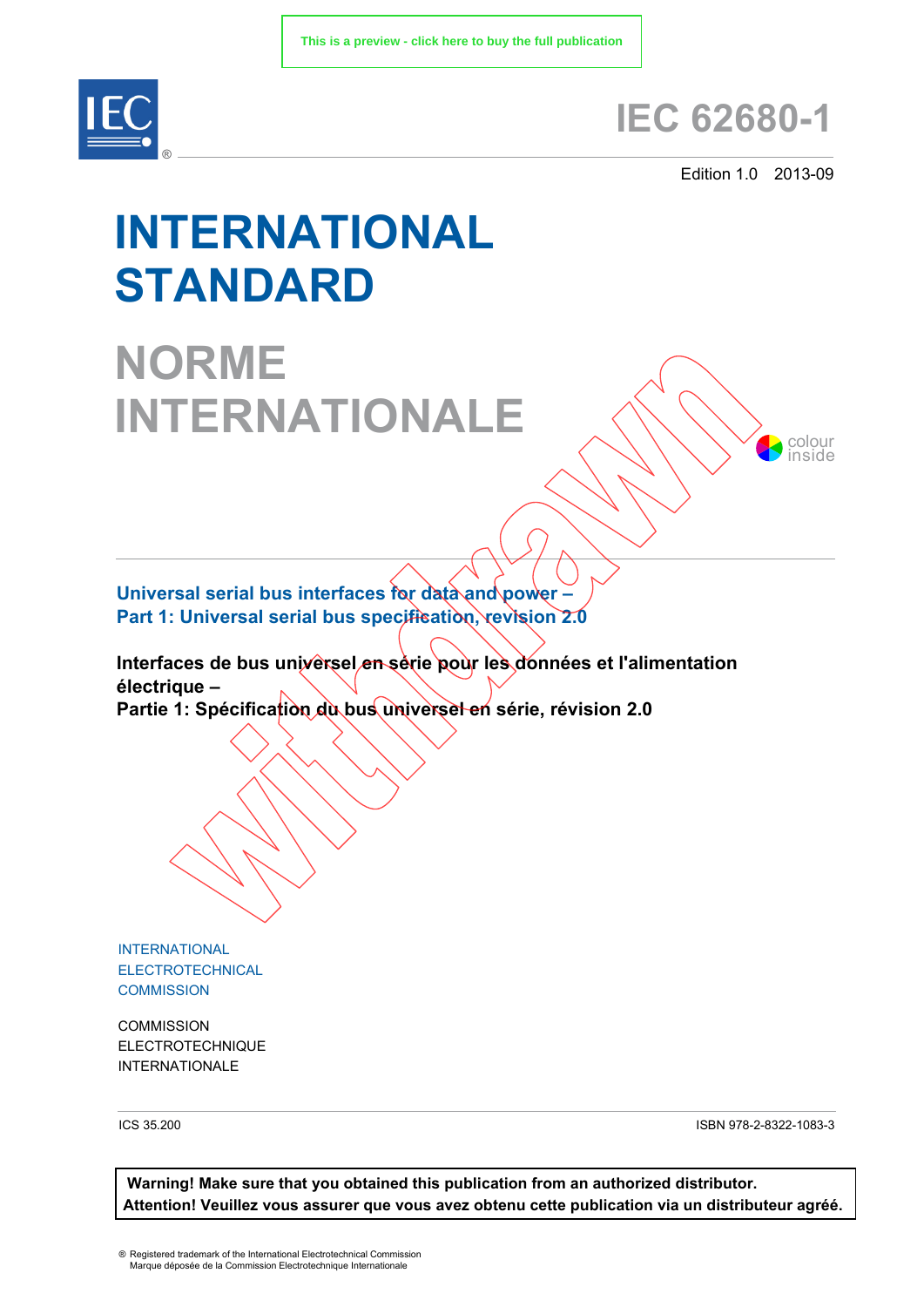$-2 - 1$  IEC 62680-1:2013  $© IISB-IF:2000$ 

#### INTERNATIONAL ELECTROTECHNICAL COMMISSION

\_\_\_\_\_\_\_\_\_\_\_\_

#### **UNIVERSAL SERIAL BUS INTERFACES FOR DATA AND POWER –**

#### **Part 1: Universal serial bus specification, revision 2.0**

#### FOREWORD

- 1) The International Electrotechnical Commission (IEC) is a worldwide organization for standardization comprising all national electrotechnical committees (IEC National Committees). The object of IEC is to promote international co-operation on all questions concerning standardization in the electrical and electronic fields. To this end and in addition to other activities, IEC publishes International Standards, Technical Specifications, Technical Reports, Publicly Available Specifications (PAS) and Guides (hereafter referred to as "IEC Publication(s)"). Their preparation is entrusted to technical committees; any IEC National Committee interested in the subject dealt with may participate in this preparatory work. International, governmental and nongovernmental organizations liaising with the IEC also participate in this preparàtiòn. IEC collaborates closely with the International Organization for Standardization (ISO) in accordance with conditions determined by agreement between the two organizations.
- 2) The formal decisions or agreements of IEC on technical matters express, as nearly as possible, an international consensus of opinion on the relevant subjects since each technical committee has representation from all interested IEC National Committees.
- 3) IEC Publications have the form of recommendations for international use and are accepted by IEC National Committees in that sense. While all reasonable efforts are made to ensure that the technical content of IEC Publications is accurate, IEC cannot be held responsible for the way  $\|\cdot\|$  which they are used or for any misinterpretation by any end user.
- 4) In order to promote international uniformity, IEC National Committees undertake to apply IEC Publications transparently to the maximum extent possible  $(n$  their national and regional publications. Any divergence between any IEC Publication and the corresponding national or regional publication shall be clearly indicated in the latter.
- 5) IEC itself does not provide any attestation of conformity. Independent certification bodies provide conformity assessment services and, in some areas, access to IEC marks of conformity. IEC is not responsible for any services carried out by independent certification bodies.
- 6) All users should ensure that they have the latest edition of this publication.
- 7) No liability shall attach to IEC or its directors, employees, servants or agents including individual experts and members of its technical committees and IEC National Committees for any personal injury, property damage or other damage of $\langle$ any nature whatsoever, /whether direct or indirect, or for costs (including legal fees) and expenses arising out of the publication, use of, or reliance upon, this IEC Publication or any other IEC Publications.
- 8) Attention is drawn to the Normative references cited in this publication. Use of the referenced publications is indispensable for the correct application of this publication.
- 9) Attention is drawn to the possibility that some of the elements of this IEC Publication may be the subject of patent rights. IEC shall not be held responsible for identifying any or all such patent rights.

International Standard IEC 62680-1 has been prepared by technical area 14: Interfaces and methods of measurement for personal computing equipment, of IEC technical committee 100: Audio, video and multimedia systems and equipment.

The text of this standard is based on documents prepared by the USB Implementers Forum (USB-IF). The structure and editorial rules used in this publication reflect the practice of the organization which submitted it.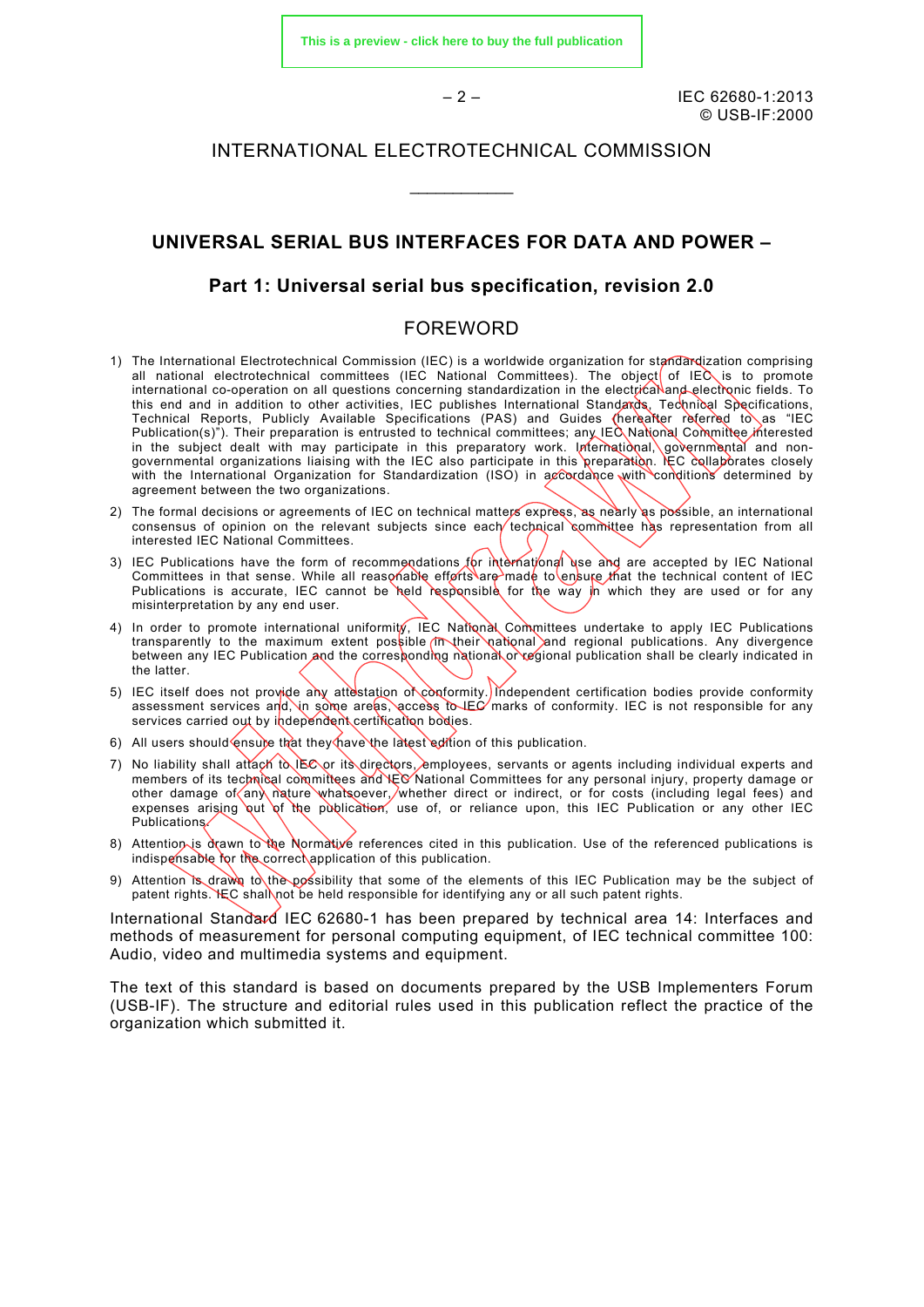IEC 62680-1:2013 – 3 – © USB-IF:2000

The text of this standard is based on the following documents:

| <b>FDIS</b>   | Report on voting |
|---------------|------------------|
| 100/2156/FDIS | 100/2188/RVD     |

Full information on the voting for the approval of this standard can be found in the report on voting indicated in the above table.

A list of all the parts in the IEC 62680 series, published under the general title *Universal serial bus interfaces for data and power* can be found on the IEC website.

The committee has decided that the contents of this publication will remain unchanged until the stability date indicated on the IEC web site under "http://webstore.iec.ch" in the data related to the specific publication. At this date, the publication will be

- reconfirmed,
- withdrawn,
- replaced by a revised edition, or
- amended.

**IMPORTANT – The 'colour inside'/logo on the cover page of this publication indicates that it contains colours which are considered to be useful for the correct understanding of its contents. Users should therefore print this document using a colour printer.**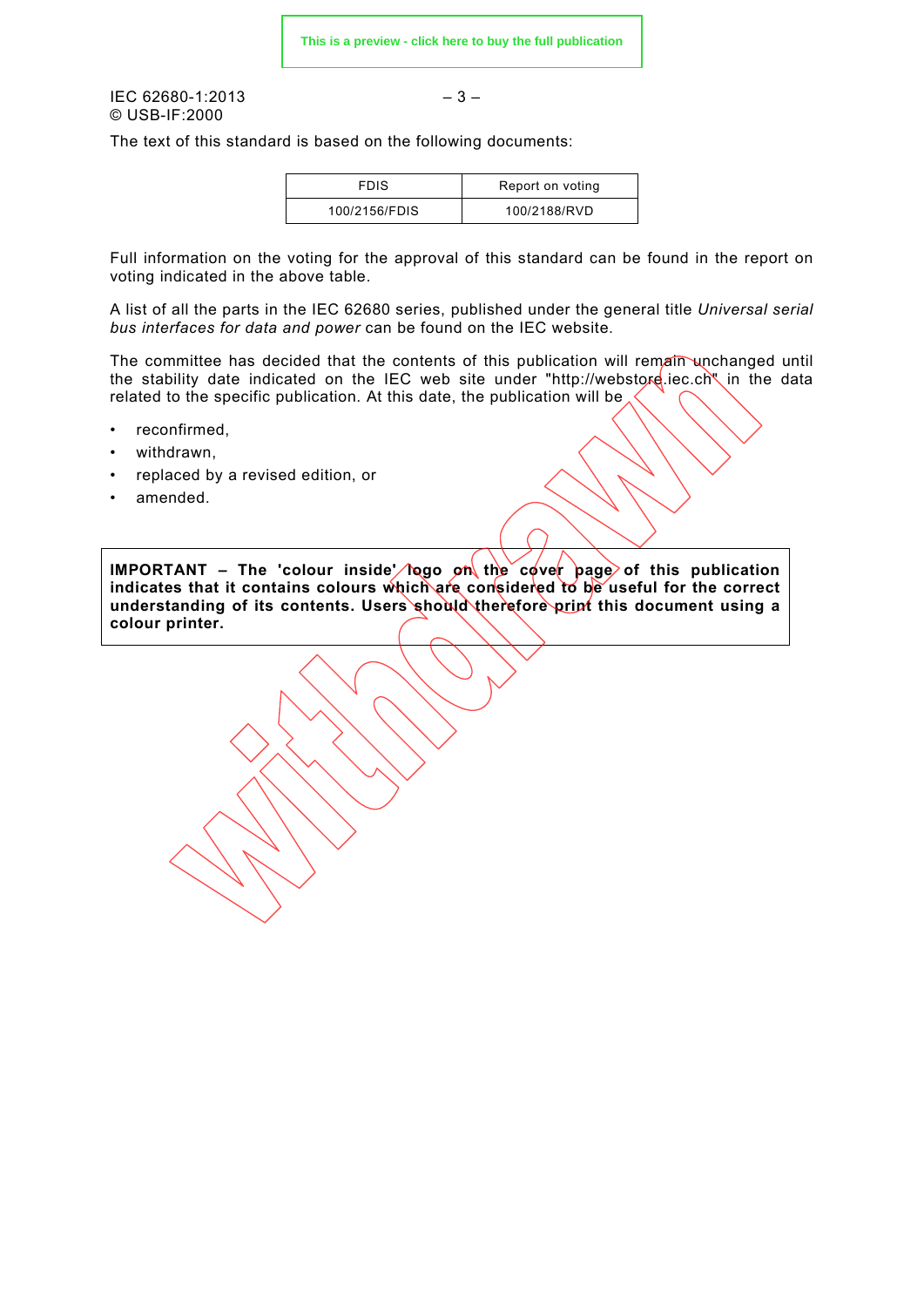$-4 -$  IEC 62680-1:2013 © USB-IF:2000

#### **INTRODUCTION**

The IEC 62680 series is based on a series of specifications that were originally developed by the USB Implementers Forum (USB-IF). These specifications were to submitted to the IEC under the auspices of a special agreement between the IEC and the USB IF.

The USB Implementers Forum, Inc.(USB-IF) is a non-profit corporation founded by the group of companies that developed the Universal Serial Bus specification. The USB-IF was formed to provide a support organization and forum for the advancement and adoption of Universal Serial Bus technology. The Forum facilitates the development of high-quality compatible USB peripherals (devices), and promotes the benefits of USB and the quality of products that have passed compliance testing.

**ANY USB SPECIFICATIONS ARE PROVIDED TO YOU "AS IS, "WITH NO WARRANTIES**  WHATSOEVER, INCLUDING ANY WARRANTY OF **INFRINGEMENT, OR FITNESS FOR ANY PARTICULAR PURPOSE. THE USB IMPLEMENTERS FORUM AND THE AUTHORS OF ANY USB SPECIFICATIONS DISCLAIM ALL LIABILITY, INCLUDING LIABILITY FOR INFRINGEMENT OF ANY PROPRIETARY RIGHTS, RELATING TO USE OR IMPLEMENTATION OR INFORMATION IN THIS SPECIFICAITON.** 

**THE PROVISION OF ANY USB SPECIFICATIONS TO YOU DOES NOT PROVIDE YOU**  WITH ANY LICENSE, EXPRESS OR IMPLIED, BY ESTOPPEL OR OTHERWISE, TO ANY **INTELLECTUAL PROPERTY RIGHTS.** 

Entering into USB Adopters Agreements may however, allow a signing company to participate in a reciprocal, royalty-free licensing arrangement for compliant products. For more information, please see: <http://www.usb.org/developers/docs/>

[http://www.usb.org/developers/devclass\\_docs#approved](http://www.usb.org/developers/devclass_docs#approved)

IEC DOES NOT TAKE ANY ROSITION AS TO WHETHER IT IS ADVISABLE FOR YOU TO ENTER INTO ANY USB ADOPTERS AGREEMENTS OR TO PARTICIPATE IN THE USB IMPLEMENTERS FORUM."

This series covers the Universal Series Bus interfaces for data and power and consists of the following parts:

IEC 62680-1, *Universal Serial Bus interfaces for data and power - Part 1: Universal Serial Bus Specification, Revision 2.0*

IEC 62680-2, *Universal Serial Bus interfaces for data and power - Part 2: USB Micro-USB Cables and Connectors Specification, Revision 1.01*

IEC 62680-3, *Universal Serial Bus interfaces for data and power - Part 3: USB Battery Charging Specification, Revision 1.2*

IEC 62680-4, *Universal Serial Bus interfaces for data and power - Part 4: Universal Serial Bus Cables and Connectors Class Document Revision. 2.0*

This part of the IEC 62680 series consists of several distinct parts:

• the main body of the text, which consists of the original specification and all ECN and Errata developed by the USB-IF;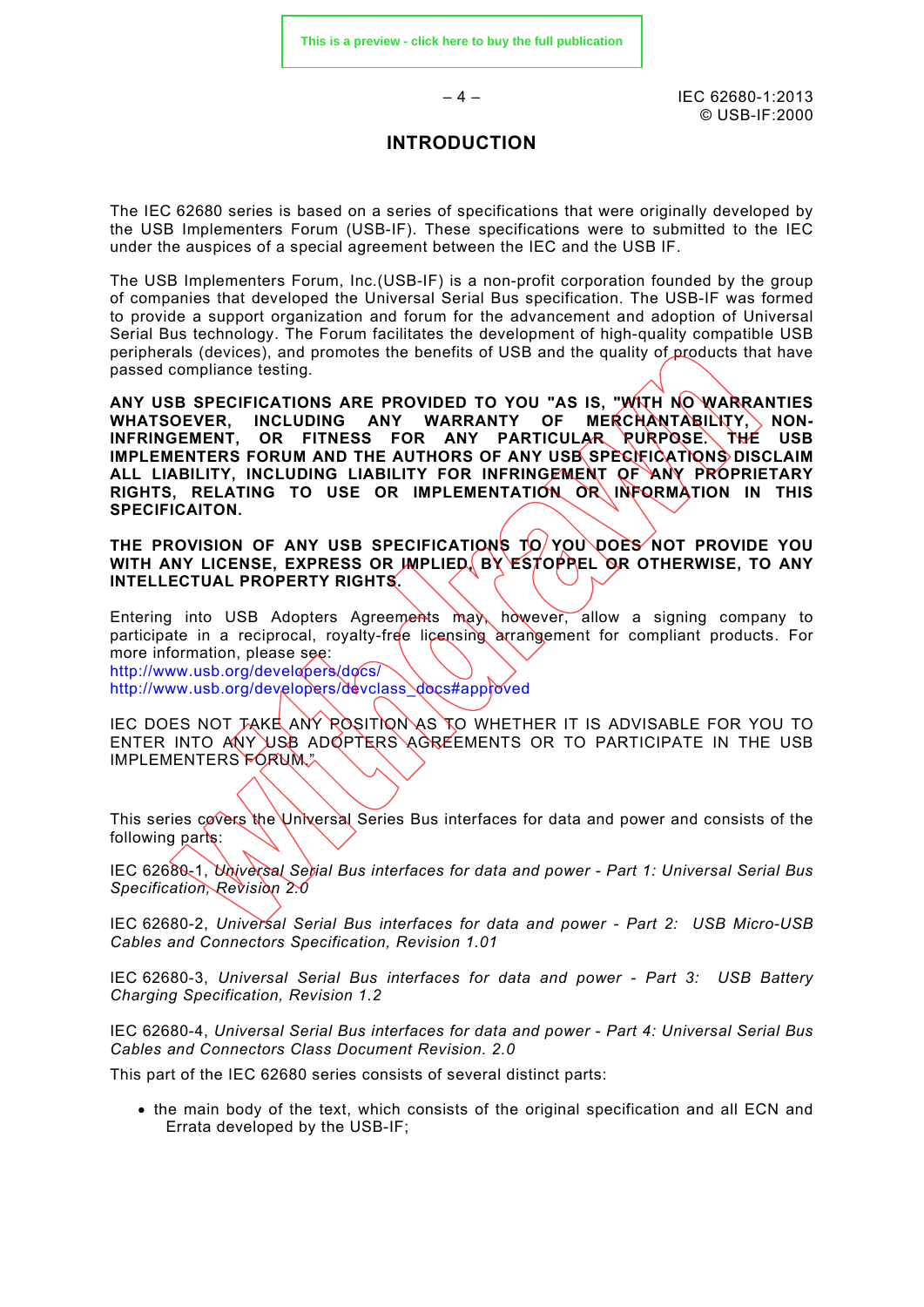IEC 62680-1:2013 © USB-IF:2000

#### $-5-$

### **CONTENTS**

| $\mathbf{1}$ |     |                                                                                                                                                                                                                                     |      |
|--------------|-----|-------------------------------------------------------------------------------------------------------------------------------------------------------------------------------------------------------------------------------------|------|
|              | 1.1 |                                                                                                                                                                                                                                     |      |
|              | 1.2 |                                                                                                                                                                                                                                     |      |
|              | 1.3 |                                                                                                                                                                                                                                     |      |
|              | 1.4 |                                                                                                                                                                                                                                     |      |
|              | 1.5 |                                                                                                                                                                                                                                     |      |
| 2            |     |                                                                                                                                                                                                                                     |      |
| 3            |     |                                                                                                                                                                                                                                     |      |
|              | 3.1 |                                                                                                                                                                                                                                     |      |
|              | 3.2 | $\frac{1}{25}$                                                                                                                                                                                                                      |      |
|              | 3.3 | $\frac{1}{2}$ 26                                                                                                                                                                                                                    |      |
| 4            |     | $\sqrt{28}$                                                                                                                                                                                                                         |      |
|              | 4.1 | $\ldots$ 28<br>$\mathcal{A}$ .                                                                                                                                                                                                      |      |
|              |     | <sup>.</sup> 28<br>4.1.1                                                                                                                                                                                                            |      |
|              | 4.2 |                                                                                                                                                                                                                                     |      |
|              |     | 4 2 1                                                                                                                                                                                                                               |      |
|              |     | 4.2.2                                                                                                                                                                                                                               |      |
|              | 4.3 | .                                                                                                                                                                                                                                   |      |
|              |     | $\begin{array}{c} \begin{array}{c} \begin{array}{c} \end{array} \end{array}$<br>4.3.1                                                                                                                                               |      |
|              |     | 4.3.2                                                                                                                                                                                                                               |      |
|              | 4.4 | $\sim$ 31                                                                                                                                                                                                                           |      |
|              | 4.5 |                                                                                                                                                                                                                                     |      |
|              |     |                                                                                                                                                                                                                                     |      |
|              |     | Error Handing  ( Contract on the Second Line of the Second Line of the Second Line of the Second Line of the Second Line of the Second Line of the Second Line of the Second Line of the Second Line of the Second Line of<br>4.5.2 |      |
|              | 4.6 |                                                                                                                                                                                                                                     |      |
|              |     | 4.6.1                                                                                                                                                                                                                               |      |
|              |     | 4.6.2                                                                                                                                                                                                                               |      |
|              |     | 4.6.3                                                                                                                                                                                                                               |      |
|              | 4.7 |                                                                                                                                                                                                                                     |      |
|              |     | 4. 7 N                                                                                                                                                                                                                              |      |
|              |     | 4.72<br><b>Bulk Transfers</b>                                                                                                                                                                                                       | . 33 |
|              |     | 4.73                                                                                                                                                                                                                                |      |
|              |     | 4.7.4                                                                                                                                                                                                                               |      |
|              |     | 4.7.5                                                                                                                                                                                                                               |      |
|              | 4.8 |                                                                                                                                                                                                                                     |      |
|              |     | 4.8.1                                                                                                                                                                                                                               |      |
|              |     | 4.8.2                                                                                                                                                                                                                               |      |
|              | 4.9 |                                                                                                                                                                                                                                     |      |
|              |     |                                                                                                                                                                                                                                     |      |
| 5            |     |                                                                                                                                                                                                                                     |      |
|              | 5.1 |                                                                                                                                                                                                                                     |      |
|              | 5.2 |                                                                                                                                                                                                                                     |      |
|              |     | 5.2.1                                                                                                                                                                                                                               |      |
|              |     | 5.2.2                                                                                                                                                                                                                               |      |
|              |     |                                                                                                                                                                                                                                     |      |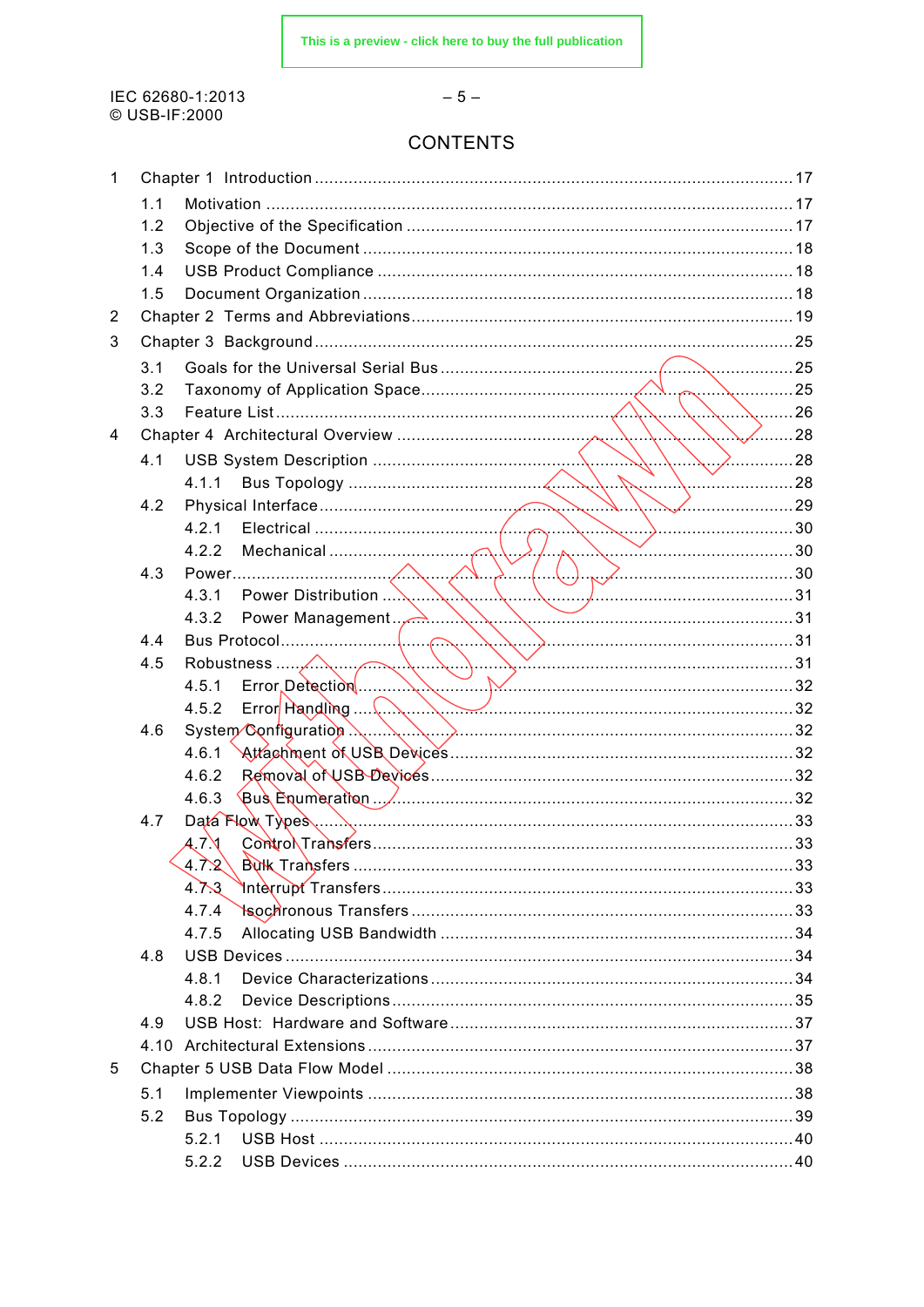– 6 – IEC 62680-1:2013 © USB-IF:2000

|     | 5.2.3    |                                                                                    |  |
|-----|----------|------------------------------------------------------------------------------------|--|
|     | 5.2.4    |                                                                                    |  |
|     | 5.2.5    |                                                                                    |  |
| 5.3 |          |                                                                                    |  |
|     | 5.3.1    |                                                                                    |  |
|     | 5.3.2    |                                                                                    |  |
|     | 5.3.3    |                                                                                    |  |
| 5.4 |          |                                                                                    |  |
|     | 5.4.1    |                                                                                    |  |
| 5.5 |          |                                                                                    |  |
|     | 5.5.1    |                                                                                    |  |
|     | 5.5.2    |                                                                                    |  |
|     | 5.5.3    |                                                                                    |  |
|     | 5.5.4    | $\sqrt{1/2}$<br>$\searrow$ 52                                                      |  |
|     | 5.5.5    |                                                                                    |  |
| 5.6 |          |                                                                                    |  |
|     |          |                                                                                    |  |
|     | 5.6.2    |                                                                                    |  |
|     | 5.6.3    |                                                                                    |  |
|     | 5.6.4    |                                                                                    |  |
|     | 5.6.5    |                                                                                    |  |
| 5.7 |          |                                                                                    |  |
|     | 5.7.1    |                                                                                    |  |
|     | 5.7.2    |                                                                                    |  |
|     | 5.7.3    |                                                                                    |  |
|     | 5.7.4    |                                                                                    |  |
|     | 5.7.5    |                                                                                    |  |
| 5.8 |          | Bulk Transfers                                                                     |  |
|     |          |                                                                                    |  |
|     | 5.8.1    |                                                                                    |  |
|     | 5.8.2    |                                                                                    |  |
|     |          |                                                                                    |  |
|     | 5.84     |                                                                                    |  |
|     | $5.85\%$ |                                                                                    |  |
| 5.9 |          |                                                                                    |  |
|     | 5.9.1    | <del>\[</del> igh <sup>}</sup> Bandwidth Interrupt Endpoints……………………………………………………65 |  |
|     | 5.9.2    |                                                                                    |  |
|     |          |                                                                                    |  |
|     |          |                                                                                    |  |
|     |          |                                                                                    |  |
|     |          |                                                                                    |  |
|     |          |                                                                                    |  |
|     |          |                                                                                    |  |
|     |          |                                                                                    |  |
|     |          |                                                                                    |  |
|     |          |                                                                                    |  |
|     |          |                                                                                    |  |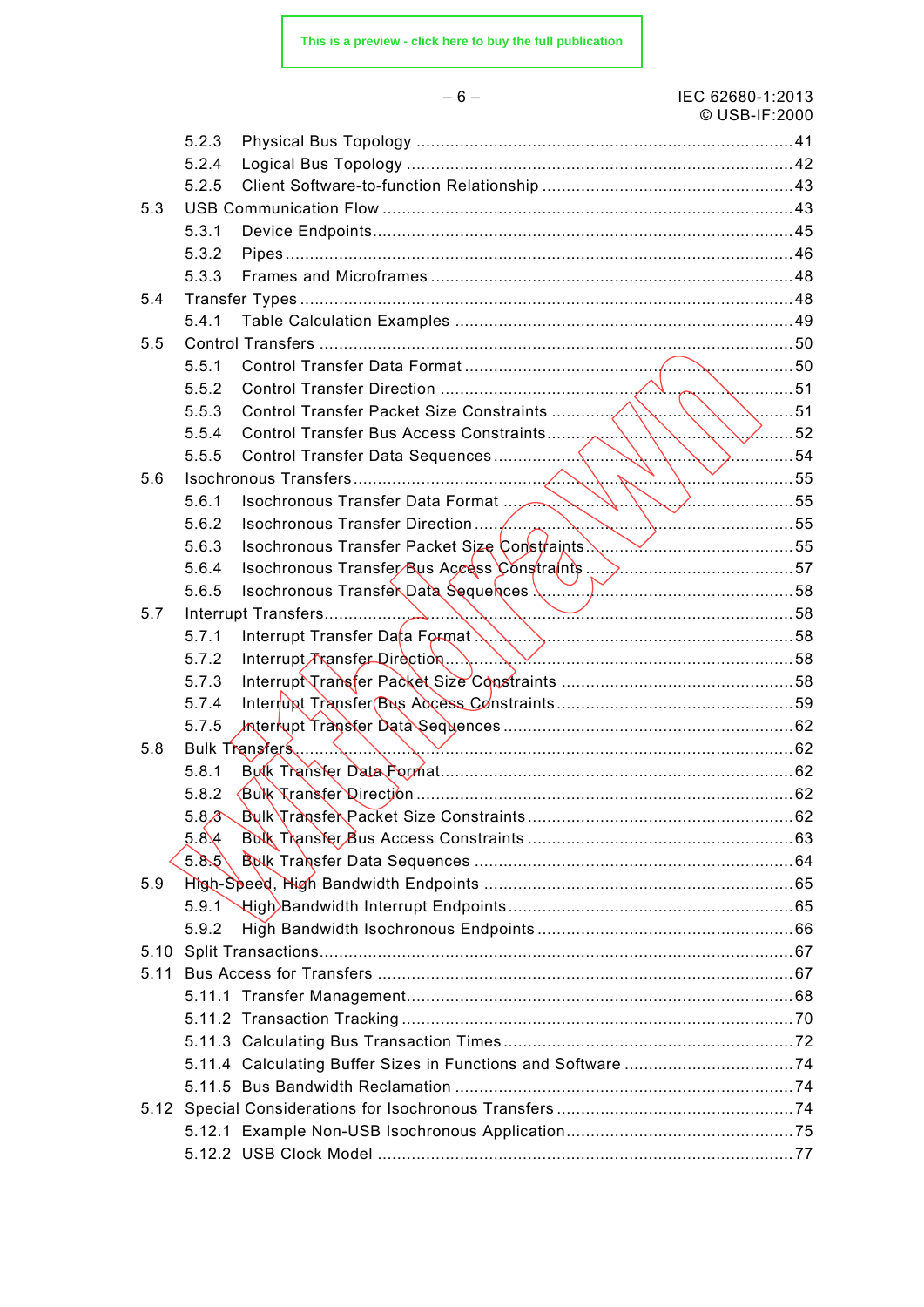IEC 62680-1:2013<br>© USB-IF:2000

 $-7-$ 

|                |     | ש טסט-ור.∠טטש     |                                                                       |                  |
|----------------|-----|-------------------|-----------------------------------------------------------------------|------------------|
|                |     |                   |                                                                       |                  |
|                |     |                   |                                                                       |                  |
|                |     |                   |                                                                       |                  |
|                |     |                   |                                                                       |                  |
|                |     |                   |                                                                       |                  |
|                |     |                   |                                                                       |                  |
| 6              |     |                   |                                                                       |                  |
|                | 6.1 |                   |                                                                       |                  |
|                | 6.2 |                   |                                                                       |                  |
|                | 6.3 |                   |                                                                       |                  |
|                | 6.4 |                   |                                                                       |                  |
|                |     | 6.4.1             | \92                                                                   |                  |
|                |     | 6.4.2             | <b>No. 1979</b>                                                       | $\mathcal{L}$ 94 |
|                |     | 6.4.3             | $\mathbf{C}$                                                          | ✓……96            |
|                |     | 6.4.4             | $\ldots$ 98                                                           |                  |
|                | 6.5 |                   | Connector Mechanical Configuration and Material Requirements 98       |                  |
|                |     | 6.5.1             |                                                                       |                  |
|                |     | 6.5.2             | $\sim$ 09<br>USB Connector Termination Data                           |                  |
|                |     | 6.5.3             | Series "A" and Series "B" Receptacles / / p. m. m. m. m. m. m. m. 100 |                  |
|                |     | 6.5.4             |                                                                       |                  |
|                | 6.6 |                   | Cable Mechanical Configuration and Material Requirements  106         |                  |
|                |     | 6.6.1             |                                                                       |                  |
|                |     | 6.6.2             |                                                                       |                  |
|                |     | 6.6.3             |                                                                       |                  |
|                |     | 6.6.4             |                                                                       |                  |
|                |     | 6.6.5             |                                                                       |                  |
|                | 6.7 |                   | Electrical, Mechanical, and Environmental Compliance Standards 110    |                  |
|                |     | 6.7.1             |                                                                       |                  |
|                | 6.8 |                   |                                                                       |                  |
|                | 6.9 |                   |                                                                       |                  |
| $\overline{7}$ |     |                   |                                                                       |                  |
|                | 7.1 | $\sim$ Signaling. |                                                                       |                  |
|                |     | 7.1               |                                                                       |                  |
|                |     | 7.12              |                                                                       |                  |
|                |     | 7.1.3             |                                                                       |                  |
|                |     | 7.1.4             |                                                                       |                  |
|                |     | 7.1.5             |                                                                       |                  |
|                |     | 7.1.6             |                                                                       |                  |
|                |     | 7.1.7             |                                                                       |                  |
|                |     | 7.1.8             |                                                                       |                  |
|                |     | 7.1.9             |                                                                       |                  |
|                |     |                   |                                                                       |                  |
|                |     |                   |                                                                       |                  |
|                |     |                   |                                                                       |                  |
|                |     |                   |                                                                       |                  |
|                |     |                   |                                                                       |                  |
|                |     |                   |                                                                       |                  |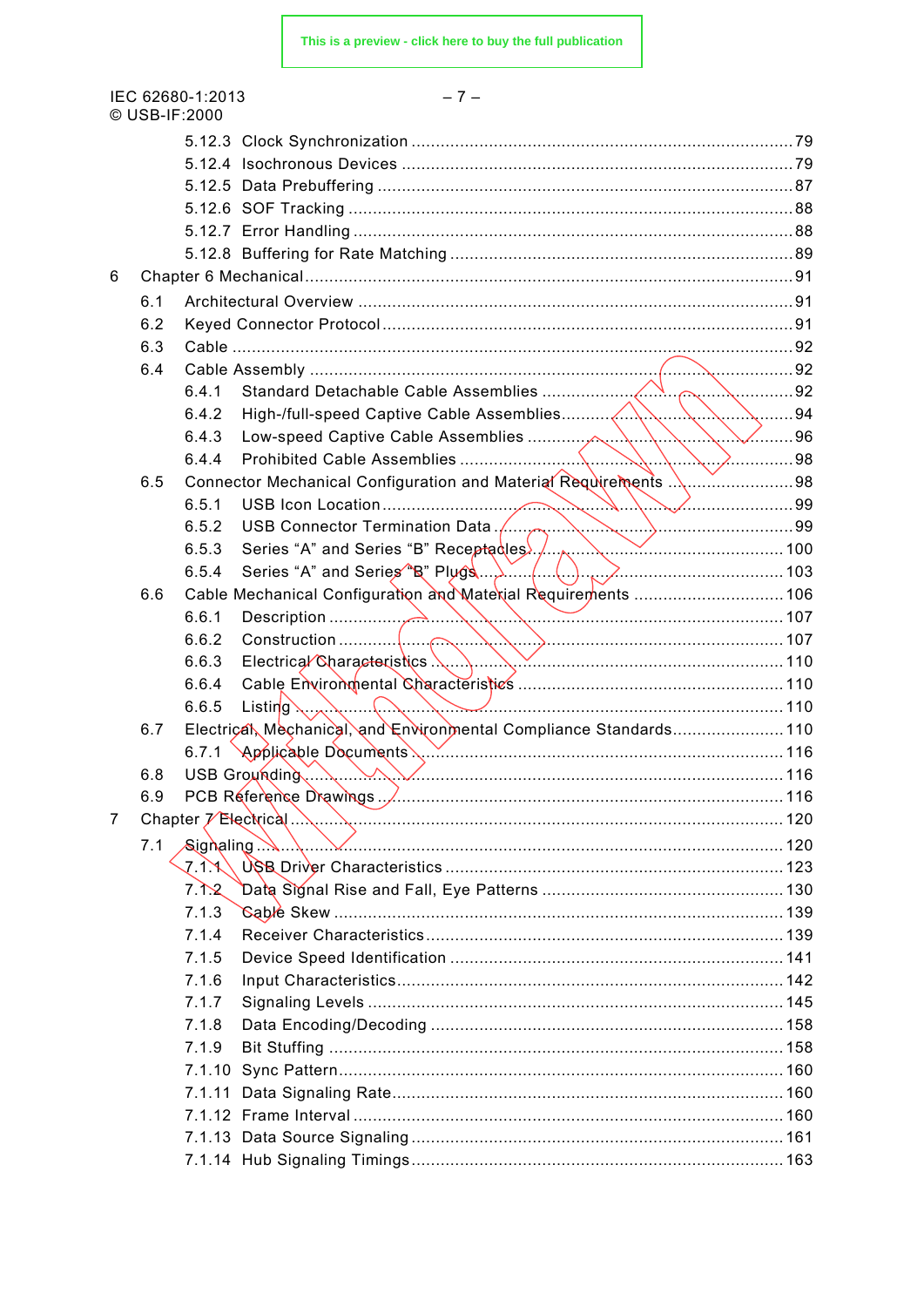$-8-$ 

## IEC 62680-1:2013

|   |     |               |                            | $@$ USB-IF:2000 |
|---|-----|---------------|----------------------------|-----------------|
|   |     |               |                            |                 |
|   |     |               |                            |                 |
|   |     |               |                            |                 |
|   |     |               |                            |                 |
|   |     |               |                            |                 |
|   |     |               |                            |                 |
|   | 7.2 |               |                            |                 |
|   |     | 7.2.1         |                            |                 |
|   |     | 7.2.2         |                            |                 |
|   |     | 7.2.3         |                            |                 |
|   |     | 7.2.4         |                            |                 |
|   | 7.3 |               |                            | <u>. 178</u>    |
|   |     | 7.3.1         |                            | \178            |
|   |     | 7.3.2         | くーイン<br>ヽ                  | . 178           |
|   |     | 7.3.3         | \〉188<br>$\ldots$          |                 |
| 8 |     |               | <u>. 191</u>               |                 |
|   | 8.1 |               |                            |                 |
|   | 8.2 |               | <b>1.</b>                  |                 |
|   | 8.3 |               |                            |                 |
|   |     | 8.3.1         |                            |                 |
|   |     | 8.3.2         |                            |                 |
|   |     | 8.3.3         | <b>Frame Number Field.</b> |                 |
|   |     | 8.3.4         |                            |                 |
|   |     | 8.3.5         |                            |                 |
|   | 8.4 |               |                            |                 |
|   |     | 8.4.1         |                            |                 |
|   |     | 8.4.2         |                            |                 |
|   |     | 8.4.3         |                            |                 |
|   |     | 8.4.4         | Data Packets               |                 |
|   |     | 8.4.5         |                            |                 |
|   |     |               |                            |                 |
|   | 8.5 |               |                            |                 |
|   |     | $.8.5\lambda$ |                            |                 |
|   |     | 8.52          |                            |                 |
|   |     | 8.5.3         |                            |                 |
|   |     | 8.5.4         |                            |                 |
|   |     | 8.5.5         |                            |                 |
|   | 8.6 |               |                            |                 |
|   |     | 8.6.1         |                            |                 |
|   |     | 8.6.2         |                            |                 |
|   |     | 8.6.3         |                            |                 |
|   |     | 8.6.4         |                            |                 |
|   |     | 8.6.5         |                            |                 |
|   | 8.7 |               |                            |                 |
|   |     | 8.7.1         |                            |                 |
|   |     | 8.7.2         |                            |                 |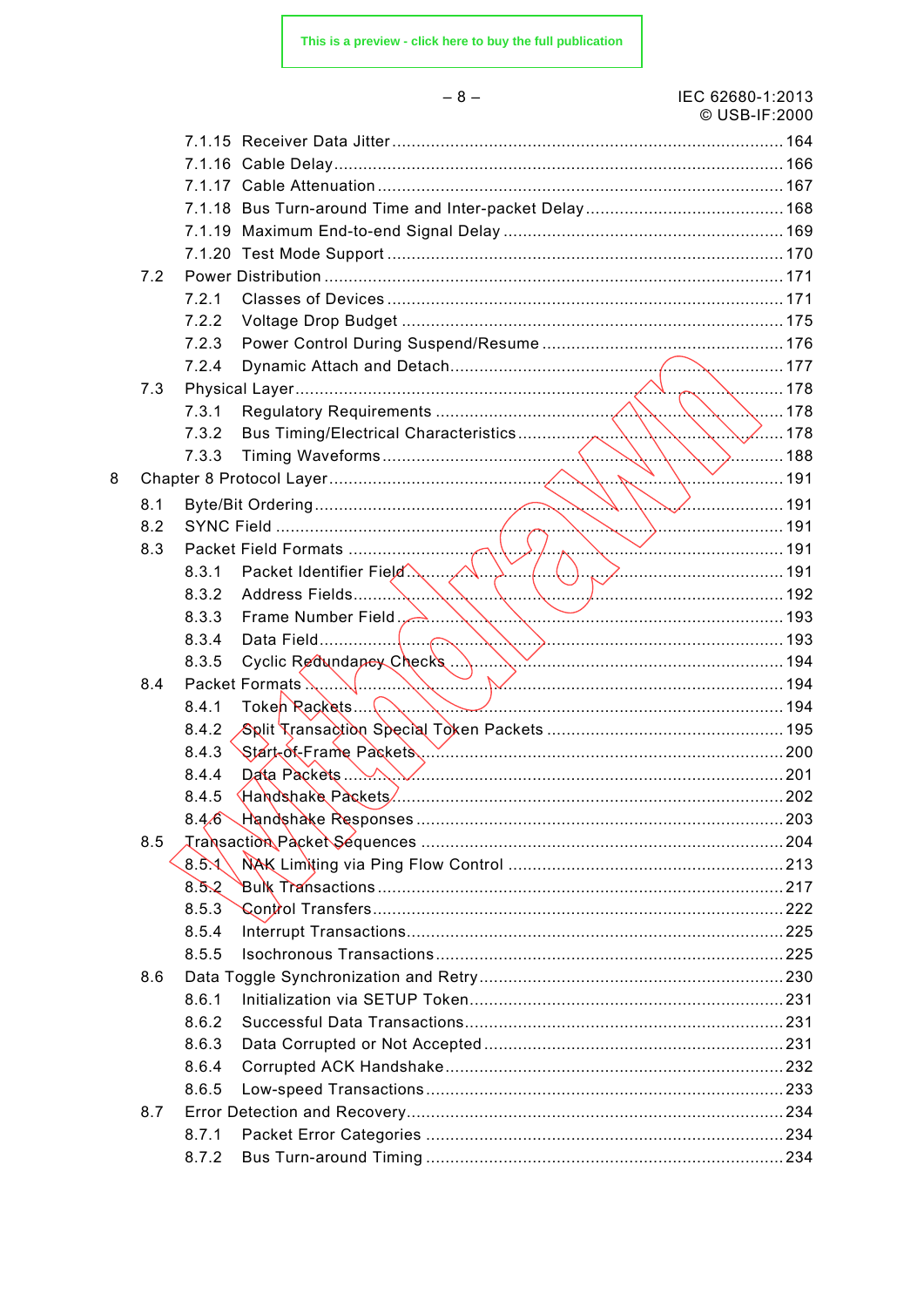IEC 62680-1:2013<br>© USB-IF:2000

 $-9-$ 

|   |     | טטטב. וו-שט |                                                             |                            |
|---|-----|-------------|-------------------------------------------------------------|----------------------------|
|   |     | 8.7.3       |                                                             |                            |
|   |     | 8.7.4       |                                                             |                            |
| 9 |     |             |                                                             |                            |
|   | 9.1 |             |                                                             |                            |
|   |     | 9.1.1       |                                                             |                            |
|   |     | 9.1.2       |                                                             |                            |
|   | 9.2 |             |                                                             |                            |
|   |     | 9.2.1       |                                                             |                            |
|   |     | 9.2.2       |                                                             |                            |
|   |     | 9.2.3       |                                                             |                            |
|   |     | 9.2.4       |                                                             |                            |
|   |     | 9.2.5       |                                                             | 243                        |
|   |     | 9.2.6       |                                                             | 243                        |
|   |     | 9.2.7       |                                                             | 245                        |
|   | 9.3 |             |                                                             | $\ldots \ldots \ldots 246$ |
|   |     | 9.3.1       |                                                             | . 246                      |
|   |     | 9.3.2       | <u>/</u> 246                                                |                            |
|   |     | 9.3.3       |                                                             |                            |
|   |     | 9.3.4       |                                                             |                            |
|   |     | 9.3.5       |                                                             |                            |
|   | 9.4 |             | Standard Device Requests                                    |                            |
|   |     | 9.4.1       | Clear Feature                                               |                            |
|   |     | 9.4.2       |                                                             |                            |
|   |     | 9.4.3       | .                                                           |                            |
|   |     | 9.4.4       | Get Interface<br>. 1                                        |                            |
|   |     | 9.4.5       | Get \$tatus.                                                |                            |
|   |     | 9.4.6       | Set Address                                                 |                            |
|   |     | 9.4.7       | Set Gonfiguration.<br><u>、……………………………………………………………………253</u> |                            |
|   |     | 9.4.8       |                                                             |                            |
|   |     | 9.4.9       | Set Feature                                                 |                            |
|   |     |             |                                                             |                            |
|   |     |             | 0.4.11 Synch Frame                                          |                            |
|   | 9.5 |             |                                                             |                            |
|   | 9.6 |             |                                                             |                            |
|   |     | 9.6.1       |                                                             |                            |
|   |     | 9.6.2       |                                                             |                            |
|   |     | 9.6.3       |                                                             |                            |
|   |     | 9.6.4       |                                                             |                            |
|   |     | 9.6.5       |                                                             |                            |
|   |     | 9.6.6       |                                                             |                            |
|   |     | 9.6.7       |                                                             |                            |
|   | 9.7 |             |                                                             |                            |
|   |     | 9.7.1       |                                                             |                            |
|   |     | 9.7.2       |                                                             |                            |
|   |     | 9.7.3       |                                                             |                            |
|   |     |             |                                                             |                            |
|   |     |             |                                                             |                            |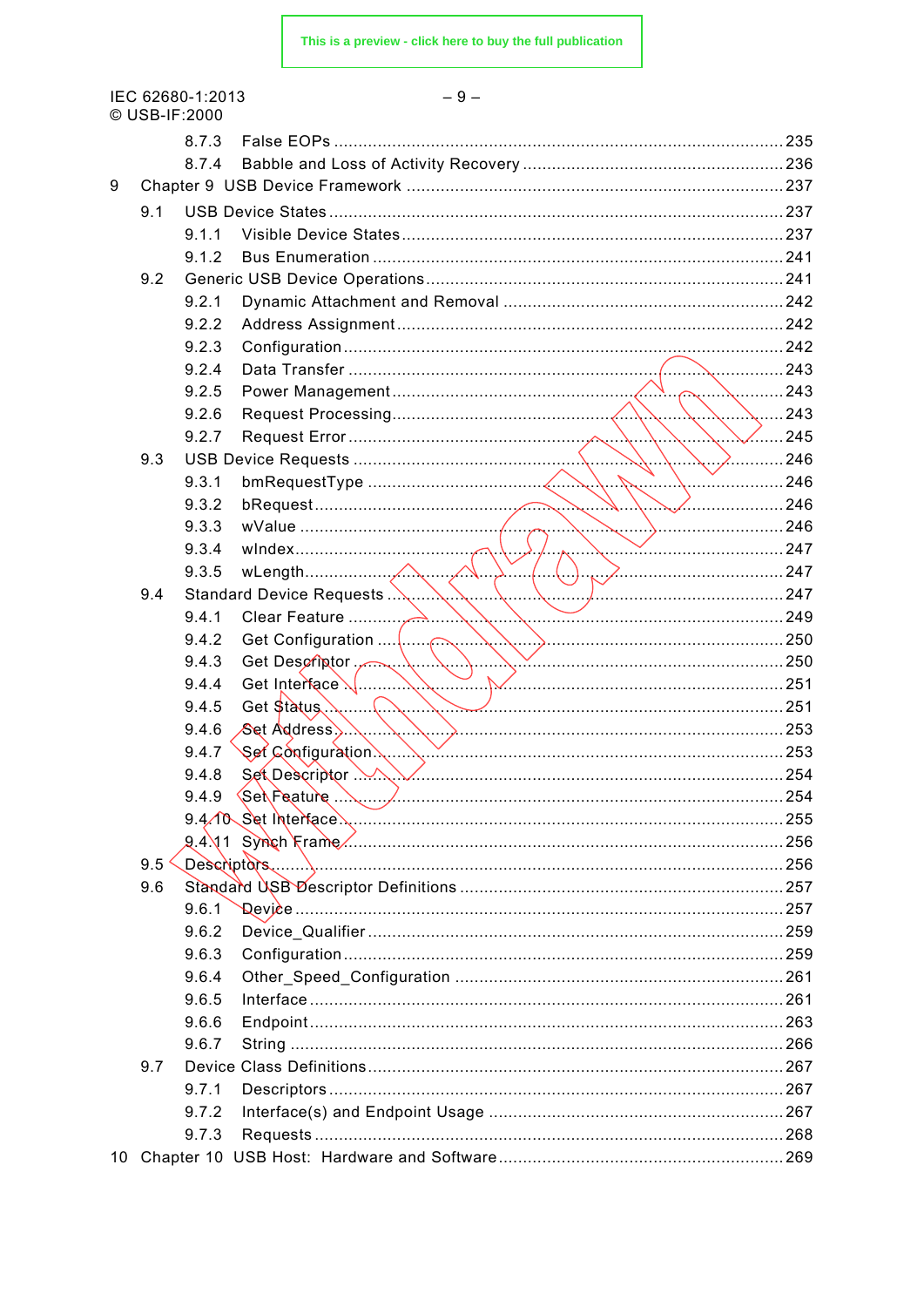$-10-$ 

## 

|    |      |                                        | UUU-II .ZUUU    |
|----|------|----------------------------------------|-----------------|
|    |      |                                        |                 |
|    |      |                                        |                 |
|    |      |                                        |                 |
|    |      |                                        |                 |
|    |      |                                        |                 |
|    |      |                                        |                 |
|    |      |                                        |                 |
|    |      |                                        |                 |
|    |      |                                        |                 |
|    |      |                                        |                 |
|    |      |                                        |                 |
|    |      |                                        | 275             |
|    |      |                                        | . 275           |
|    |      |                                        | $\sqrt{276}$    |
|    |      |                                        | . 276           |
|    |      |                                        | ັ……………276       |
|    |      |                                        | ,<br>…………………276 |
|    |      |                                        |                 |
|    |      |                                        |                 |
|    |      |                                        |                 |
|    |      | $\sqrt{2}$                             |                 |
|    |      | 10.3.4 Common Data Definitions<br>.    |                 |
|    |      | $\ldots$ $\diagup$ $\diagup$ $\ldots$  |                 |
|    |      |                                        |                 |
|    |      | $\swarrow$ 281<br>10.5.1 USBD Overview |                 |
|    |      |                                        |                 |
|    |      |                                        |                 |
|    |      |                                        |                 |
|    |      |                                        |                 |
|    |      |                                        |                 |
| 11 |      |                                        |                 |
|    |      |                                        |                 |
|    |      |                                        |                 |
|    |      |                                        |                 |
|    |      |                                        |                 |
|    |      |                                        |                 |
|    |      |                                        |                 |
|    |      |                                        |                 |
|    |      |                                        |                 |
|    |      |                                        |                 |
|    |      |                                        |                 |
|    |      |                                        |                 |
|    |      |                                        |                 |
|    |      |                                        |                 |
|    |      |                                        |                 |
|    | 11.4 |                                        |                 |
|    |      |                                        |                 |
|    |      |                                        |                 |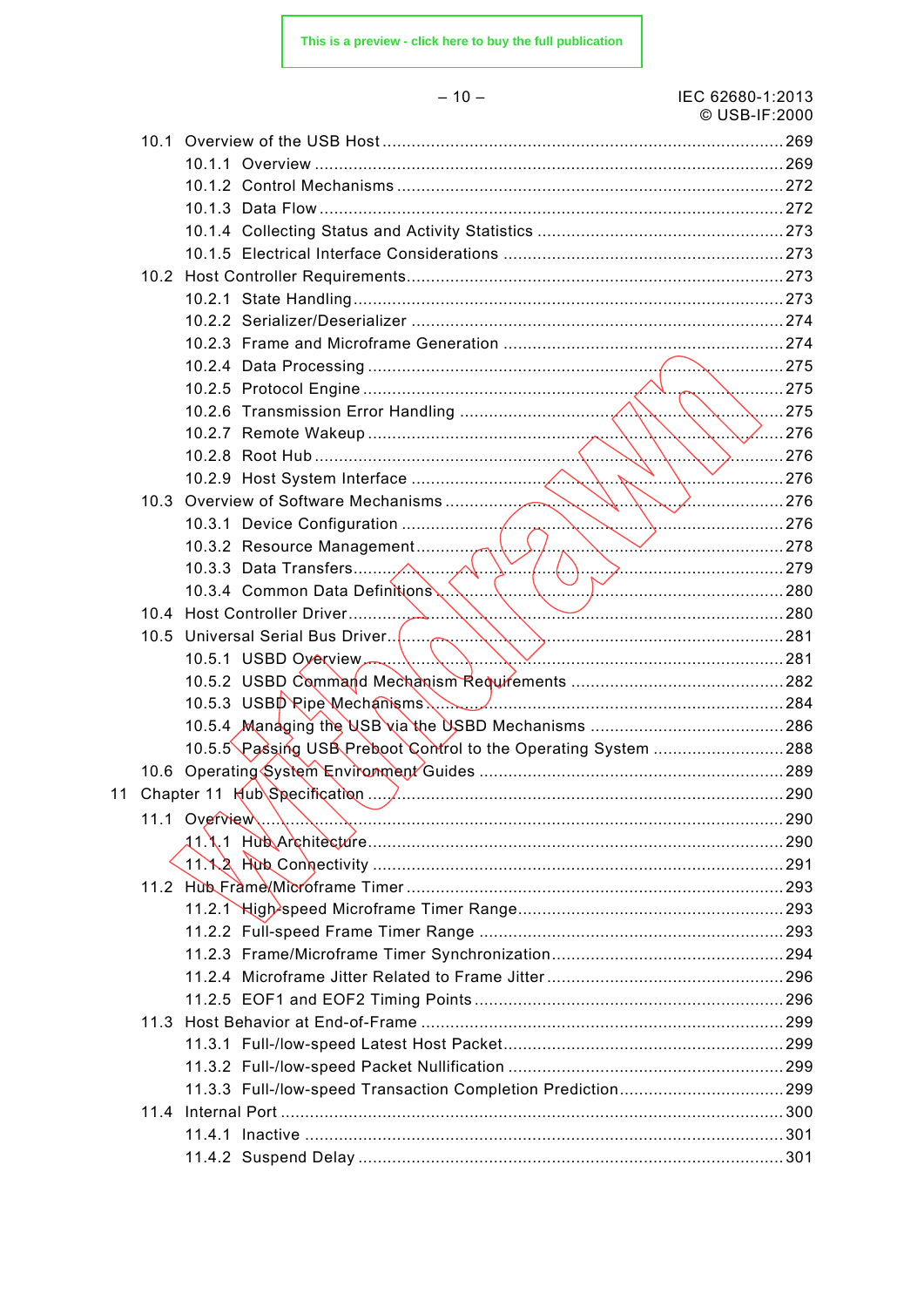IEC 62680-1:2013<br>© USB-IF:2000

| USB-IF:2000 |                                                                 |                   |
|-------------|-----------------------------------------------------------------|-------------------|
|             |                                                                 |                   |
|             |                                                                 |                   |
|             |                                                                 |                   |
|             |                                                                 |                   |
|             |                                                                 |                   |
|             |                                                                 |                   |
|             |                                                                 |                   |
|             |                                                                 |                   |
|             |                                                                 |                   |
|             |                                                                 |                   |
|             |                                                                 |                   |
|             |                                                                 | . 314             |
|             |                                                                 | $\sim$ $\sim$ 315 |
|             |                                                                 | $\sqrt{2}$ 317    |
|             | 11.7.3 Wait for Start of Packet from Upstream Port (WFSORFU)319 |                   |
|             | 11.7.4 Wait for End of Packet from Upstream Port (WFEORFU)      |                   |
|             |                                                                 |                   |
|             | 11.7.6 Wait for End of Packet (WFEOP)                           |                   |
|             |                                                                 |                   |
|             |                                                                 |                   |
|             |                                                                 |                   |
|             | $\sim$ 320                                                      |                   |
|             | 11.8.4 Low-speed Port Behavior                                  |                   |
|             | . N                                                             |                   |
|             |                                                                 |                   |
| 11.11       | Hub Port Power Control                                          |                   |
|             |                                                                 |                   |
| 11.12       | Hub Controller                                                  |                   |
|             |                                                                 |                   |
|             |                                                                 |                   |
|             |                                                                 |                   |
|             |                                                                 |                   |
|             |                                                                 |                   |
|             |                                                                 |                   |
| 11.13       |                                                                 |                   |
| 11.14       |                                                                 |                   |
|             |                                                                 |                   |
|             |                                                                 |                   |
| 11.15       |                                                                 |                   |
| 11.16       |                                                                 |                   |
|             |                                                                 |                   |
|             |                                                                 |                   |
| 11.17       |                                                                 |                   |
|             |                                                                 |                   |
|             | 11.17.2 Bulk/Control Split Transaction State Machines355        |                   |
|             |                                                                 |                   |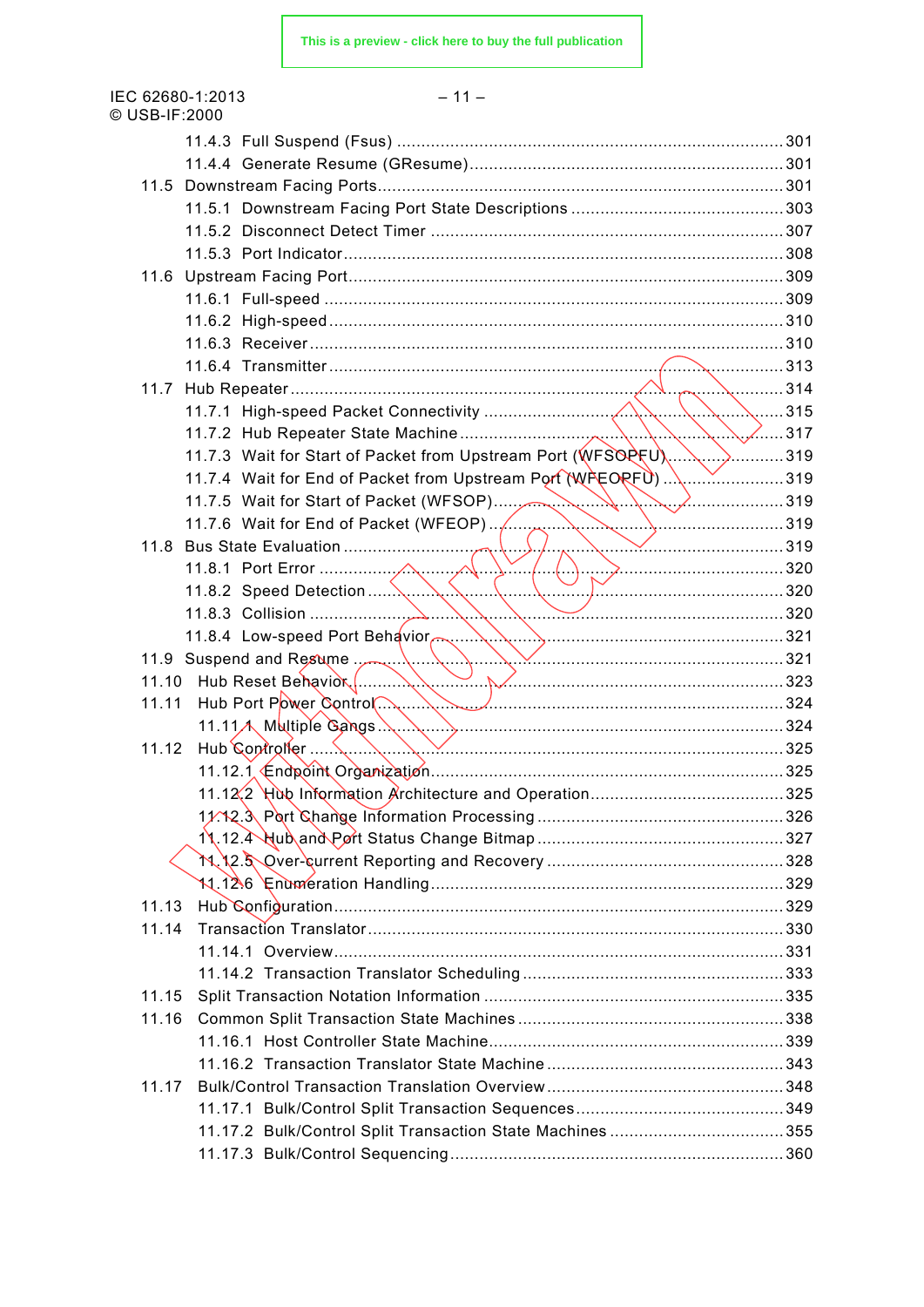– 12 – IEC 62680-1:2013 © USB-IF:2000

|            |                                                                       | <b>UUUL.</b> II-UUU |
|------------|-----------------------------------------------------------------------|---------------------|
|            |                                                                       |                     |
|            |                                                                       |                     |
| 11.18      | Periodic Split Transaction Pipelining and Buffer Management361        |                     |
|            |                                                                       |                     |
|            |                                                                       |                     |
|            |                                                                       |                     |
|            | 11.18.4 Host Split Transaction Scheduling Requirements 363            |                     |
|            |                                                                       |                     |
|            | 11.18.6 TT Periodic Transaction Handling Requirements367              |                     |
|            |                                                                       |                     |
|            | 11.18.8 TT Complete-split Transaction State Searching370              |                     |
| 11.19      |                                                                       | \371                |
| 11.20      | .<br>╲                                                                | $\sim$ 371          |
|            |                                                                       |                     |
|            |                                                                       |                     |
|            |                                                                       |                     |
|            |                                                                       |                     |
| 11.21      |                                                                       |                     |
|            |                                                                       |                     |
|            |                                                                       |                     |
|            |                                                                       |                     |
|            | 11.21.4 Isochronous IN Seguencing                                     |                     |
| 11.22      |                                                                       |                     |
|            |                                                                       |                     |
|            | 11.22.2 TT Frame and Microframe Timer Synchronization Requirements393 |                     |
| 11.23      |                                                                       |                     |
|            |                                                                       |                     |
|            |                                                                       |                     |
| 11.24      | Request<br>$\sim$ $\sim$ 404                                          |                     |
|            |                                                                       |                     |
|            |                                                                       |                     |
| Appendix A |                                                                       |                     |
|            |                                                                       |                     |
|            |                                                                       |                     |
|            |                                                                       |                     |
|            |                                                                       |                     |
|            |                                                                       |                     |
|            |                                                                       |                     |
| Appendix B |                                                                       |                     |
|            |                                                                       |                     |
|            |                                                                       |                     |
|            |                                                                       |                     |
| Appendix C |                                                                       |                     |
| C.1        |                                                                       |                     |
| C.2        |                                                                       |                     |
|            |                                                                       |                     |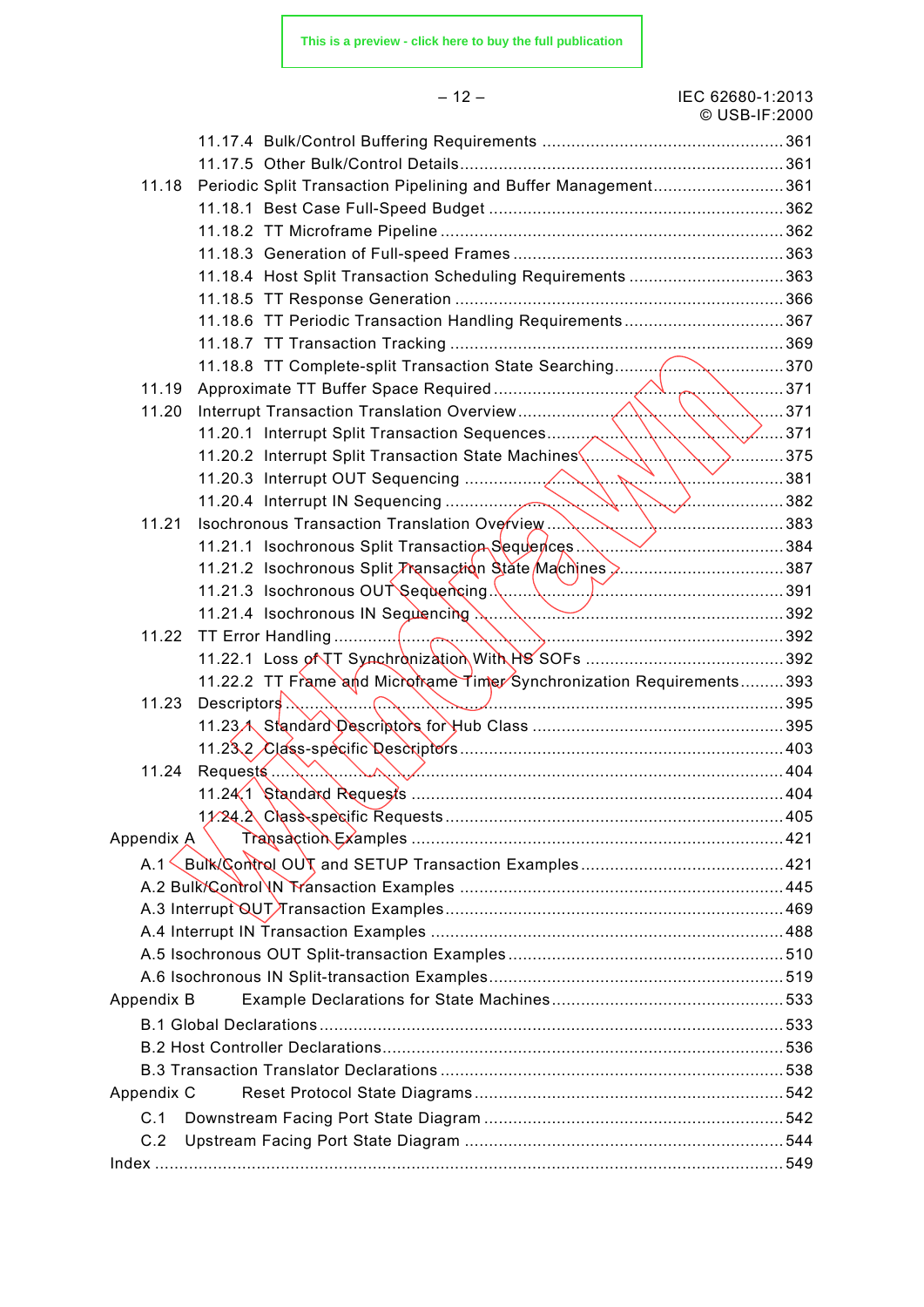IEC 62680-1:2013 – 13 – © USB-IF:2000

**Note: All Engineering Change Notice's (ECN) and Errata documents as of September 01, 2012 that pertain to this core specification follow the last page of the specification starting on page 619.**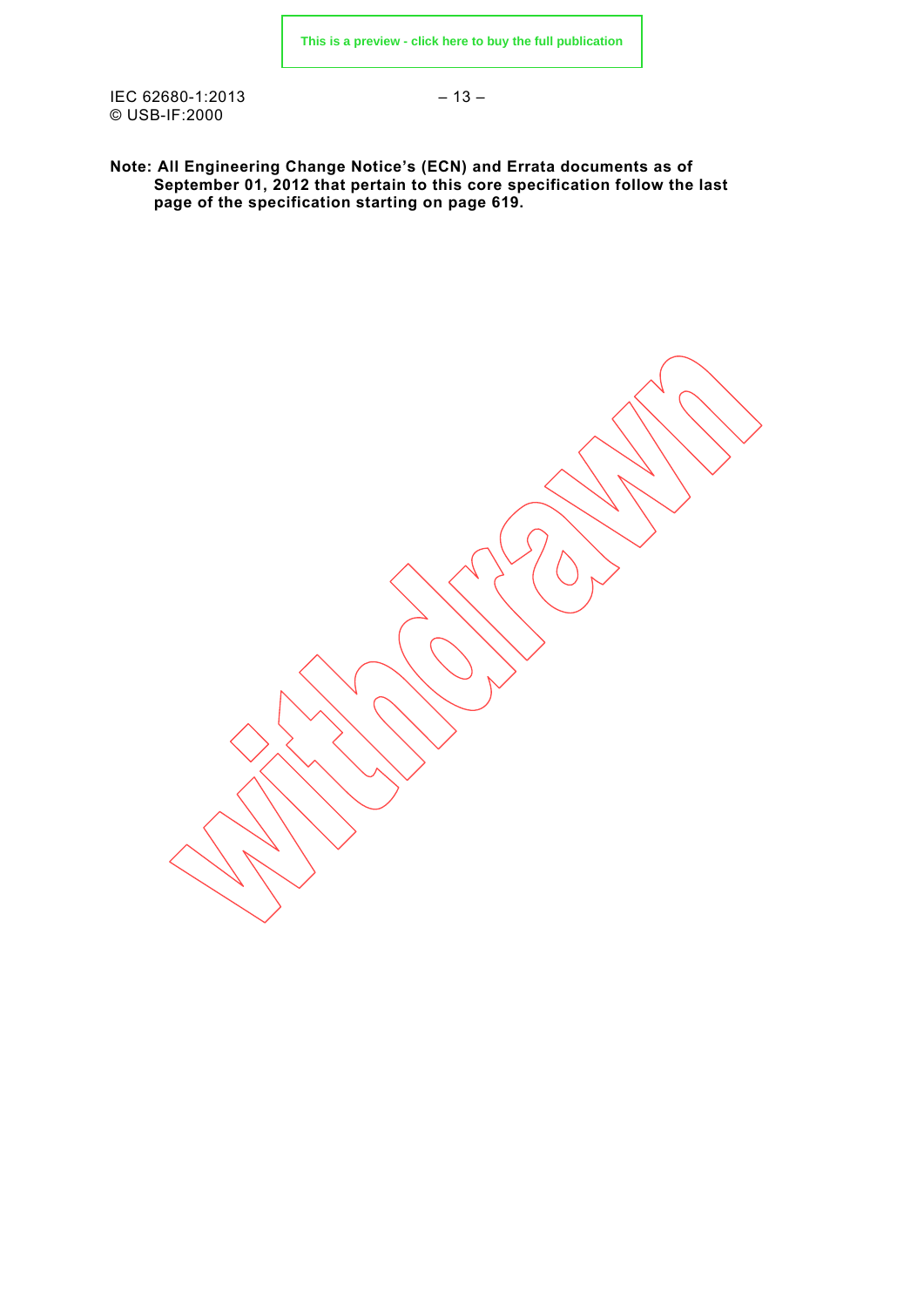$-14 -$  IEC 62680-1:2013 © USB-IF:2000

#### **Universal Serial Bus Specification**

**Compaq Hewlett-Packard Intel Lucent Microsoft NEC Philips**

**Revision 2.0 April 27, 2000**

Scope of this Revision

The 2.0 revision of the specification is intended for product design. Every attempt has been made to ensure a consistent and implementable specification. Implementations should made to ensure a consistent and implementable specification. ensure compliance with this revision.

| <b>Revision</b>             | <b>Issue Date</b>       | <b>Comments</b>                                                 |
|-----------------------------|-------------------------|-----------------------------------------------------------------|
| 0.7                         | November 11, 1994       | $Supersedes$ $0.6e$ .                                           |
| 0.8                         | December 30, 1994       | Revisions to Chapters 3-8, 10, and 11. Added<br>appendixes      |
| 0.9                         | April 13, 1995          | Revisions to all the chapters.                                  |
| 0.99                        | <b>August 25, 1995</b>  | Revisions to all the chapters.                                  |
| $1.0$ FDR                   | Movember 13, 1995       | Revisions to Chapters 1, 2, 5-11.                               |
| 1.0                         | <b>Nanuarv 15, 1996</b> | Edits to Chapters 5, 6, 7, 8, 9, 10, and 11 for<br>consistency. |
| 1.1                         | September 23, 1998      | Updates to all chapters to fix problems identified.             |
| $2.0$ (draft $0\sqrt{79}$ ) | October 5, 1999         | Revisions to chapters 5, 7, 8, 9, 11 to add high<br>speed.      |
| $2.0$ (draft $Q.9$ )        | December 21, 1999       | Revisions to all chapters to add high speed.                    |
| 2.0                         | April 27, 2000          | Revisions for high-speed mode.                                  |

### **Revision History**

**Universal Serial Bus Specification Copyright © 2000, Compaq Computer Corporation, Hewlett-Packard Company, Intel Corporation, Lucent Technologies Inc, Microsoft Corporation, NEC Corporation, Koninklijke Philips Electronics N.V. All rights reserved.**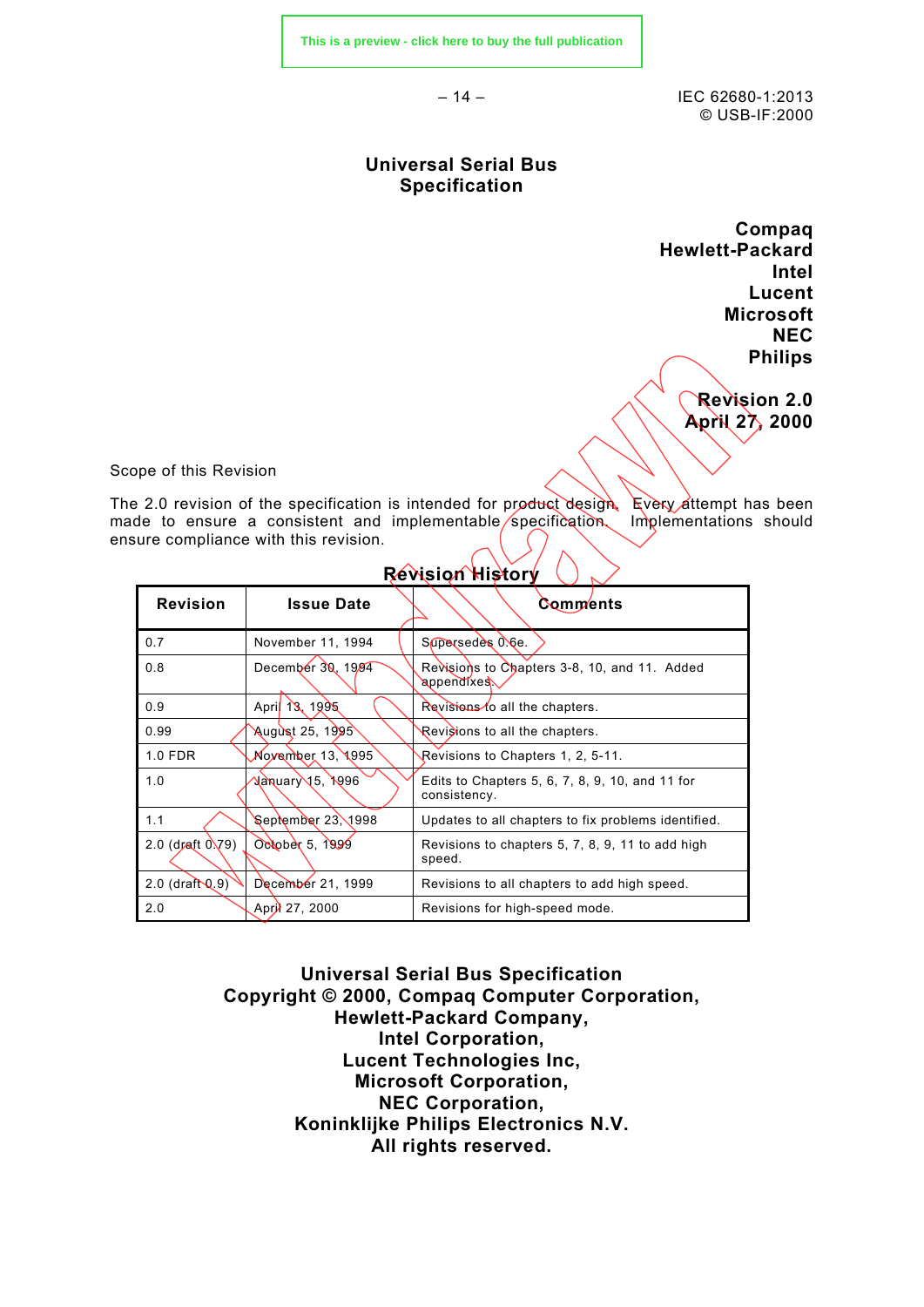$\text{IEC } 62680 - 1:2013$  – 15 – © USB-IF:2000

#### **INTELLECTUAL PROPERTY DISCLAIMER**

THIS SPECIFICATION IS PROVIDED TO YOU "AS IS" WITH NO WARRANTIES WHATSOEVER, INCLUDING ANY WARRANTY OF MERCHANTABILITY, NON-INFRINGEMENT, OR FITNESS FOR ANY PARTICULAR PURPOSE. THE AUTHORS OF THIS SPECIFICATION DISCLAIM ALL LIABILITY, INCLUDING LIABILITY FOR INFRINGEMENT OF ANY PROPRIETARY RIGHTS, RELATING TO USE OR IMPLEMENTATION OF INFORMATION IN THIS SPECIFICATION. THE PROVISION OF THIS SPECIFICATION TO YOU DOES NOT PROVIDE YOU WITH ANY LICENSE, EXPRESS OR IMPLIED, BY ESTOPPEL OR OTHERWISE, TO ANY INTELLECTUAL PROPERTY RIGHTS.

All product names are trademarks, registered trademarks, or servicemarks of their respective owners.

Please send comments via electronic mail to techsup@usb.org

For industry information, refer to the USB Implementers Forum web page at http://www.usb.org

Acknowledgement of USB 2.0 Technical Contribution

The authors of this specification would like to recognize the following people who participated in the USB 2.0 Promoter Group technical working groups. We would also like to thank others in the USB 2.0 Promoter companies and throughout the industry who contributed to the development of this specification.

| John Garney     | Intel Corporation <del>(</del> Chair/ <mark>Bditor)</mark> |
|-----------------|------------------------------------------------------------|
| Ken Stufflebeam | Compag Computer Corporation                                |
| David Wooten    | Compaq Computer Corporation                                |
| Matt Nieberger  | Hewlett-Packard Company                                    |
| John Howard     | Intel Corporation                                          |
| Venkat Iyer     | <b>Intel Corporation</b>                                   |
| Steve McGowan,  | Intel Corporation                                          |
| Geert Knapen    | Royal Philips Electronics                                  |
| Zong Liang Wu   | Royal Philips Electronics                                  |
| Jim Clee        | Lucent Technologies Inc                                    |
| Jim Guziak      | Lucent Technologies Inc                                    |
| Dave Thompson   | Lucent Technologies Inc                                    |
| John Fuller     | <b>Microsoft Corporation</b>                               |
| Nathan Sherman  | <b>Microsoft Corporation</b>                               |
| Mark Williams   | <b>Microsoft Corporation</b>                               |
| Nobuo Puruya    | <b>NEC Corporation</b>                                     |
| Toshimi Sakurai | <b>NEC Corporation</b>                                     |
| Moto Sato       | <b>NEC Corporation</b>                                     |
| Katsuya Suzuki  | <b>NEC Corporation</b>                                     |

## **Hub Working Group**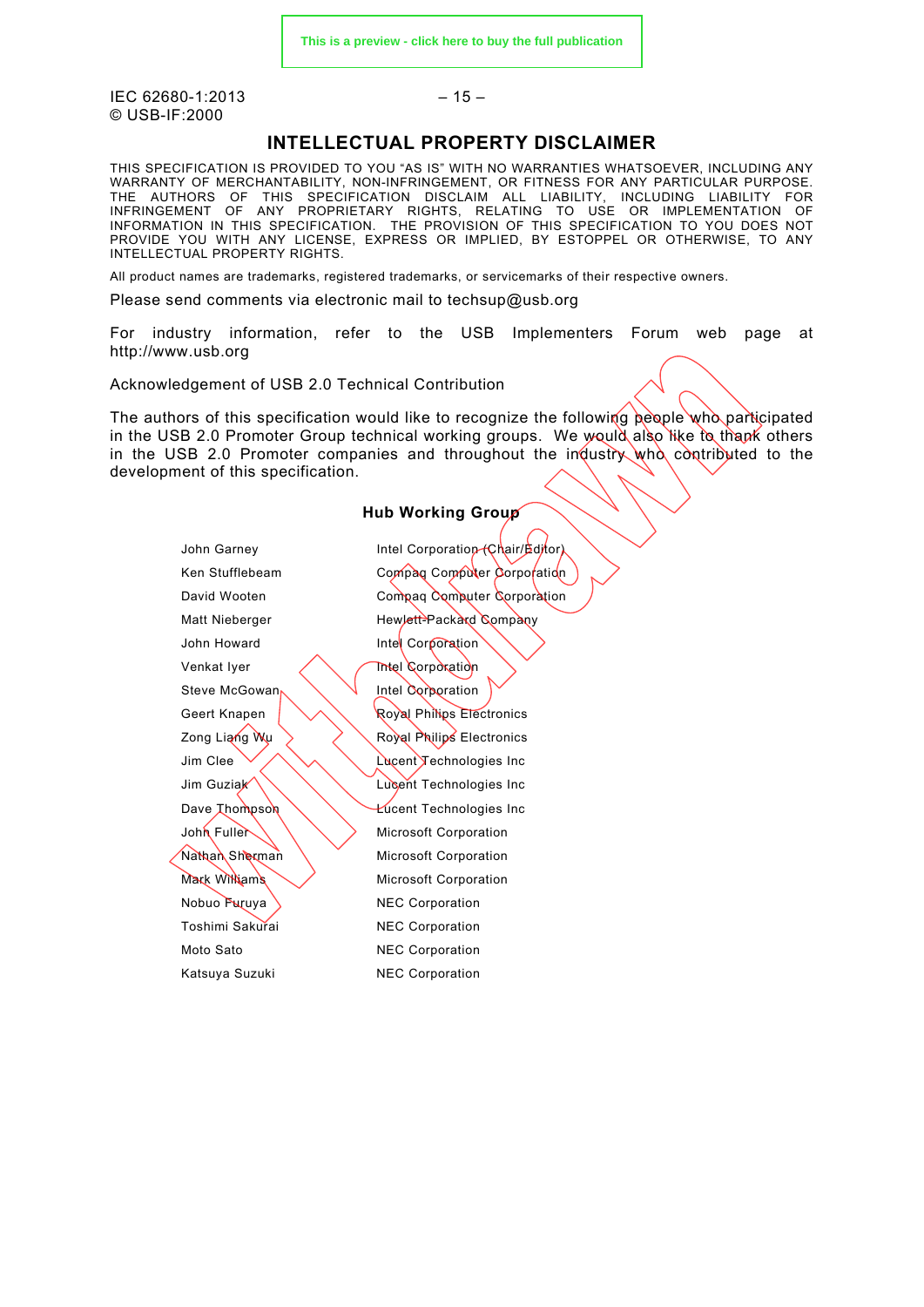– 16 – IEC 62680-1:2013 © USB-IF:2000

#### **Electrical Working Group**

Jon Lueker **Intel Corporation (Chair/Editor)** David Wooten Compaq Computer Corporation Matt Nieberger **Hewlett-Packard Company** Larry Taugher **Hewlett-Packard Company** Venkat Iyer **Intel Corporation** Steve McGowan **Intel Corporation** Mike Pennell **Intel Corporation** Todd West **Intel Corporation** Gerrit den Besten **Royal Philips Electronics** Marq Kole **Marq Kole** Royal Philips Electronics Zong Liang Wu **Royal Philips Electronics** Jim Clee Lucent Technologies Inc Jim Guziak Lucent Technologies Inc Par Parikh Lucent Technologies Ipc Dave Thompson **Lucent Technologies** Inc Ed Giaimo Microsoft Corporation Mark Williams Microsoft Corporation Toshihiko Ohtani NEC Corporation Kugao Ouchi NEC Corporation Katsuya Suzuki Annung NEC Corporation Toshio Tasaki < \\ NEC Corporation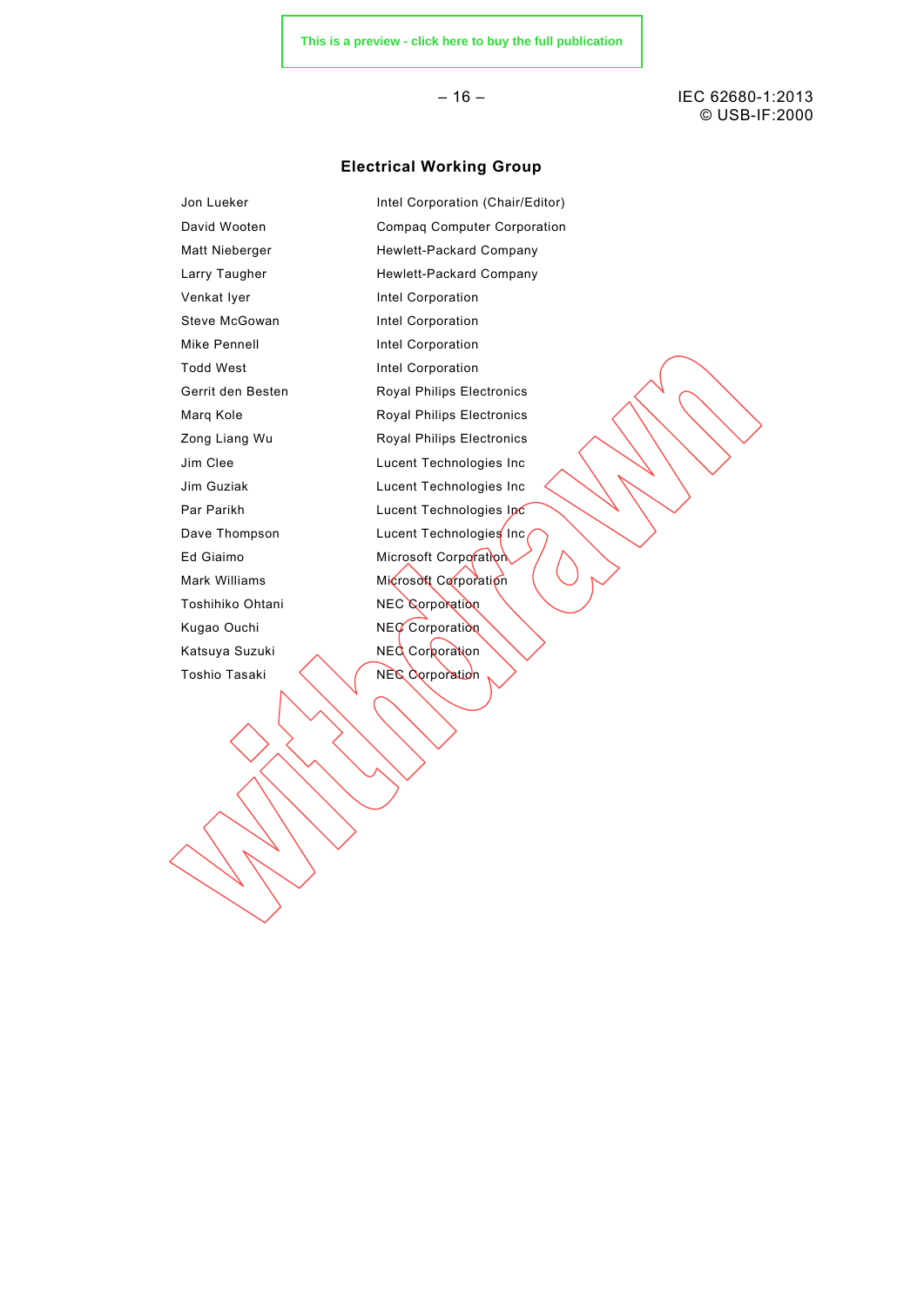$IEC 62680-1:2013$  – 17 – © USB-IF:2000

#### **1 Chapter 1 Introduction**

#### **1.1 Motivation**

The original motivation for the Universal Serial Bus (USB) came from three interrelated considerations:

• Connection of the PC to the telephone

It is well understood that the merge of computing and communication will be the basis for the next generation of productivity applications. The movement of machine-oriented and humanoriented data types from one location or environment to another depends on ubiquitous and cheap connectivity. Unfortunately, the computing and communication industries have evolved independently. The USB provides a ubiquitous link that can be used  $\alpha$   $\alpha$   $\alpha$   $\beta$  and  $\alpha$  and  $\alpha$  of  $\alpha$ PC-to-telephone interconnects.

• Ease-of-use

The lack of flexibility in reconfiguring the PC has been acknowledged as the Achilles' heel to its further deployment. The combination of user-friendly graphical interfaces and the hardware and software mechanisms associated with new-generation bus architectures have made computers less confrontational and easier to reconfigure. However, from the end user's point of view, the PC's I/O interfaces, such as serial/parallel ports, keyboard/mouse/joystick interfaces, etc., do not have the attributes of plug-and-play.

Port expansion

The addition of external peripherals continues to be constrained by port availability. The lack of a bi-directional, low-cost, low-to-mid speed peripheral bus has held back the creative proliferation of peripherals such as telephone/fax/modem adapters, answering machines, scanners, PDA's, keyboards, mice, etc. Existing interconnects are optimized for one or two point products. As each new function or capability is added to the PC, a new interface has been defined to address this need.

The more recent motivation for USB 2.0 stems from the fact that PCs have increasingly higher performance and are capable of processing vast amounts of data. At the same time, PC peripherals have added more performance and functionality. User applications such as digital  $\frac{1}{2}$  imaging demand a high performance connection between the PC and these increasingly sophisticated peripherals. USB 2.0 addresses this need by adding a third transfer rate of 480 Mb/s to the 12 Mb/s and 1.5 Mb/s originally defined for USB. USB 2.0 is a natural evolution of USB, delivering the desired bandwidth increase while preserving the original motivations for USB and maintaining full compatibility with existing peripherals.

Thus, USB continues to be the answer to connectivity for the PC architecture. It is a fast, bidirectional, isochronous, low-cost, dynamically attachable serial interface that is consistent with the requirements of the PC platform of today and tomorrow.

#### **1.2 Objective of the Specification**

This document defines an industry-standard USB. The specification describes the bus attributes, the protocol definition, types of transactions, bus management, and the programming interface required to design and build systems and peripherals that are compliant with this standard.

The goal is to enable such devices from different vendors to interoperate in an open architecture. The specification is intended as an enhancement to the PC architecture, spanning portable, business desktop, and home environments. It is intended that the specification allow system OEMs and peripheral developers adequate room for product versatility and market differentiation without the burden of carrying obsolete interfaces or losing compatibility.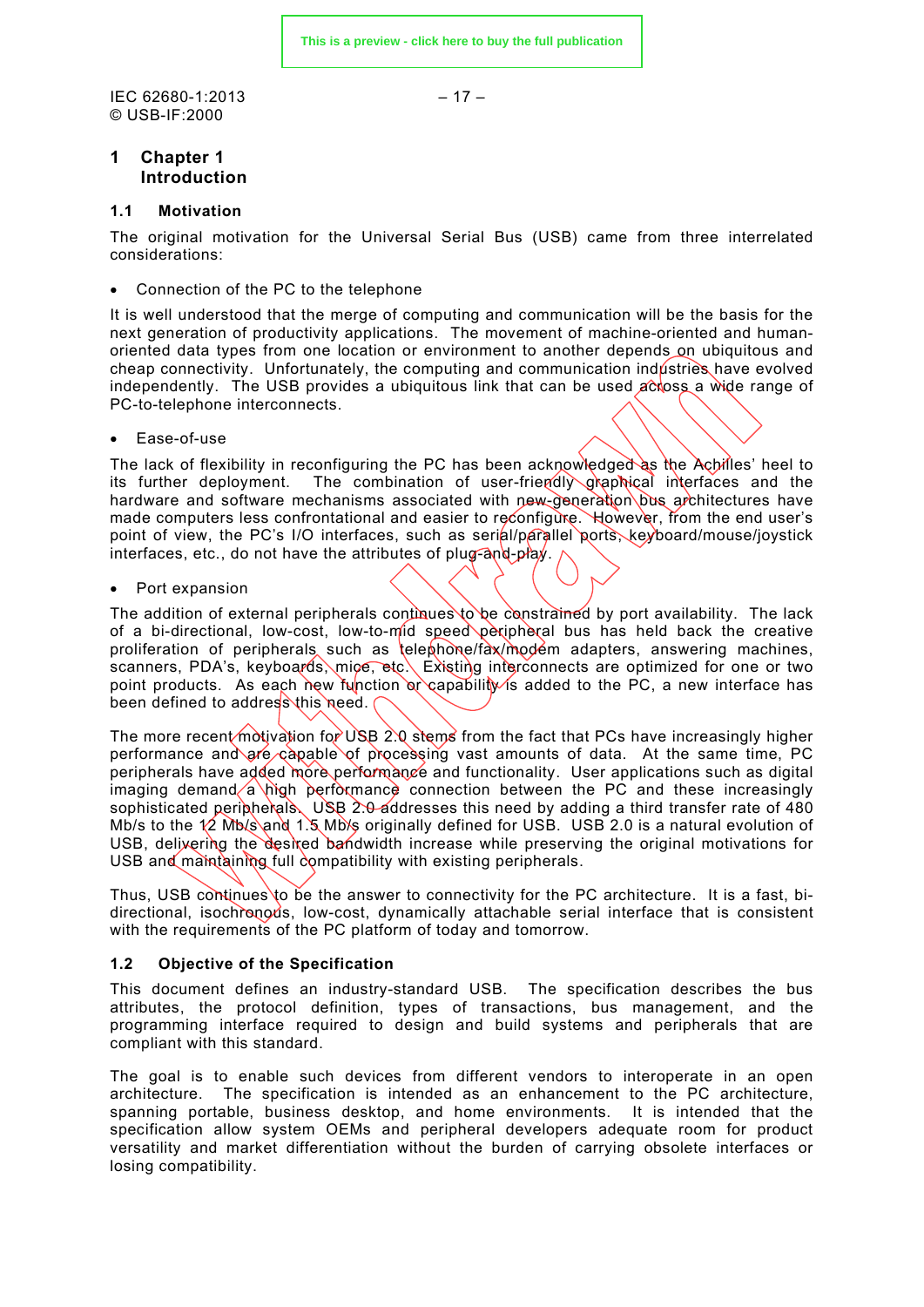$-768 - 12013$ © USB-IF:2000

### COMMISSION ÉLECTROTECHNIQUE INTERNATIONALE

\_\_\_\_\_\_\_\_\_\_\_\_

#### **INTERFACES DE BUS UNIVERSEL EN SÉRIE POUR LES DONNÉES ET L'ALIMENTATION ÉLECTRIQUE –**

#### **Partie 1: Spécification du bus universel en série, révision 2.0**

#### AVANT-PROPOS

- 1) La Commission Electrotechnique Internationale (CEI) est une organisation mondiale de normalisation composée de l'ensemble des comités électrotechniques nationaux (Comités nationaux de la CEI). La CEI a pour objet de favoriser la coopération internationale pour toutes les questions de normalisation dans les domaines de l'électricité et de l'électronique. A cet effet, la CEI - entre autres activités - publie des Normes internationales, des Spécifications techniques, des Rapports techniques, des Spécifications accessibles au public (PAS) et des Guides (ci-après dénommés "Publication(s) de la CE("). Leur élaboration est confiée à des comités d'études, aux travaux desquels tout Comité national intéressé par le sujet traité peut participer. Les organisations internationales, gouvernementales et non gouvernementales, en liaison avec la CEI, participent également aux travaux. La CEI collabore étroitement avec l'Organisation Internationale de Normalisation (ISO), selon des conditions fixées par accord entre les deux organisations.
- 2) Les décisions ou accords officiels de la CEI concernant les questions techniques représentent, dans la mesure du possible, un accord international sur les sujets étudiés, étant donné que les Comités nationaux de la CEI intéressés sont représentés dans chaque comité d'étudés.
- 3) Les Publications de la CEI se présentent sous la forme de recommandations internationales et sont agréées comme telles par les Comités nationaux de la CEI. Tous les efforts raisonnables sont entrepris afin que la CEI s'assure de l'exactitude du contenu technique de ses publications; la CEI ne peut pas être tenue responsable de l'éventuelle mauvaise utilisation ou interprétation qui en est faite par un quelconque utilisateur final.
- 4) Dans le but d'encourager l'uniformité internationale, les Comités pationaux de la CEI s'engagent, dans toute la mesure possible, à appliquér de façon trànsparente les Rublications de la CEI dans leurs publications nationales et régionales. Toutes divergences entre toutes Publications de la CEI et toutes publications nationales ou régionales correspondantes doivent être indiquées en termes clairs dans ces dernières.
- 5) La CEI ne fournit elle-même aucune attestation de conformité. Des organismes de certification indépendants fournissent des services d'évaluation de conformité et, dans certains domaines, l'accès à des marques de conformité CEI. La CEI n'est responsable d'aucun des services proposés par les organismes de certification indépendants.
- 6) Tous les utilisateurs doivents 'assurer qu'ils sont en possession de la dernière édition de cette publication.
- 7) Aucune responsabilité ne doit être imputée à la CEI, à ses administrateurs, employés, auxiliaires ou mandataires, y compris ses experts particuliers et les membres de ses comités d'études et des Comités nationaux de la CEI, pour tout préjudice causé en cas de dommages corporels et matériels, ou de tout autre dommage de quelque nature que ce soit, directe ou indirecte, ou pour supporter les coûts (y compris les frais de justice) et les dépenses découlant de la publication ou de l'utilisation de cette Publication de la CEI ou de toute autre Publication de la CEI, ou au crédit qui lui est accordé.
- 8) L'attention est attirée sur les références normatives citées dans cette publication. L'utilisation de publications référencées est obligatoire pour une application correcte de la présente publication.
- 9) L'attention est attirée sur le fait que certains des éléments de la présente Publication de la CEI peuvent faire l'objet de droits de propriété intellectuelle ou de droits analogues. La CEI ne saurait être tenue pour responsable de l'identification de l'un quelconque ou de la totalité de ces droits de propriété industrielle.

La Norme internationale CEI 62680-1 a été établie par le domaine technique 14: Interfaces et méthodes de mesure pour les équipements d'ordinateur personnel, du comité d'études 100 de la CEI: Systèmes et équippements audio, vidéo et services de données.

Le texte de la présente norme est issu des documents établis par l'USB Implementers Forum (USB-IF). La structure et les règles rédactionnelles utilisées dans la présente publication reflètent la pratique de l'organisation qui l'a soumise.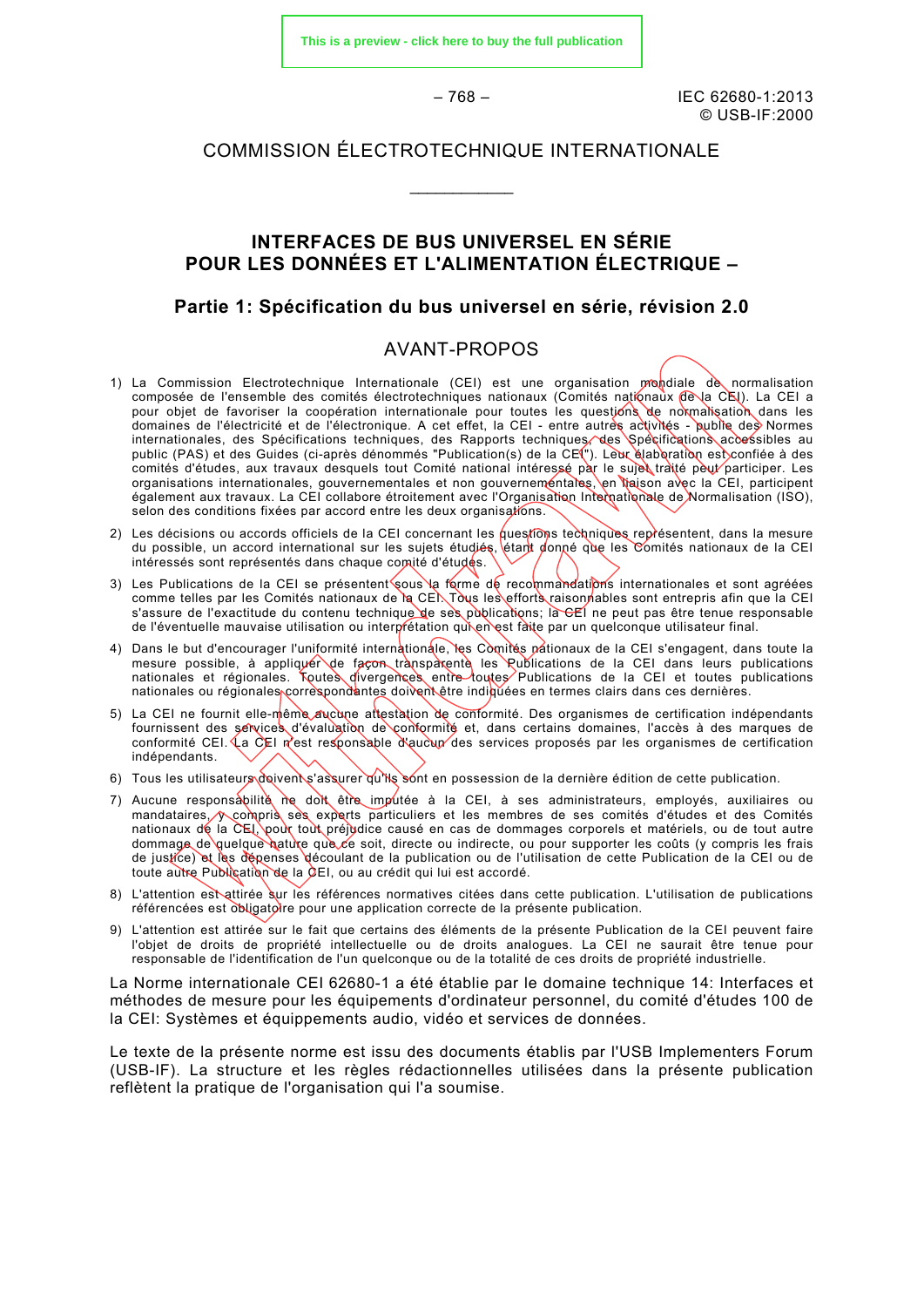$IEC 62680-1:2013$  – 769 –  $@$  USB-IF:2000

Le texte de cette norme est issu des documents suivants:

| <b>FDIS</b>   | Rapport de vote |
|---------------|-----------------|
| 100/2156/FDIS | 100/2188/RVD    |

Le rapport de vote indiqué dans le tableau ci-dessus donne toute information sur le vote ayant abouti à l'approbation de cette norme.

Afin d'éviter toute corruption des Figures, les originaux de la version anglaise ont été inclus dans la version française de la présente norme. Toutefois, pour les besoins des utilisateurs de la version française, une traduction du texte anglais a été ajoutée sous forme d'un tableau sous chaque Figure. A noter que ces "Légendes" ne contiennent aucune information supplémentaire par rapport à l'original anglais.

Une liste de toutes les parties de la série des CEI 62680, publiées sous le titre général *Interfaces de bus universel en série pour les données et l'alimentation électrique* est disponible sur le site internet de la CEI.

Le comité a décidé que le contenu de cette publication ne sera pas modifié avant la date de stabilité indiquée sur le site web de la CEI sous "http://webstore.iec.ch" dans les données relatives à la publication recherchée. A cette date, la publication sera

- reconduite,
- supprimée.
- remplacée par une édition révisée, ou
- amendée.

**IMPORTANT - Le logo "colour inside" qui se trouve sur la page de couverture de cette publication indique qu'elle contient des couleurs qui sont considérées comme utiles à une bonne compréhension de son contenu. Les utilisateurs devraient, par conséquent, imprimer cette publication en utilisant une imprimante couleur.**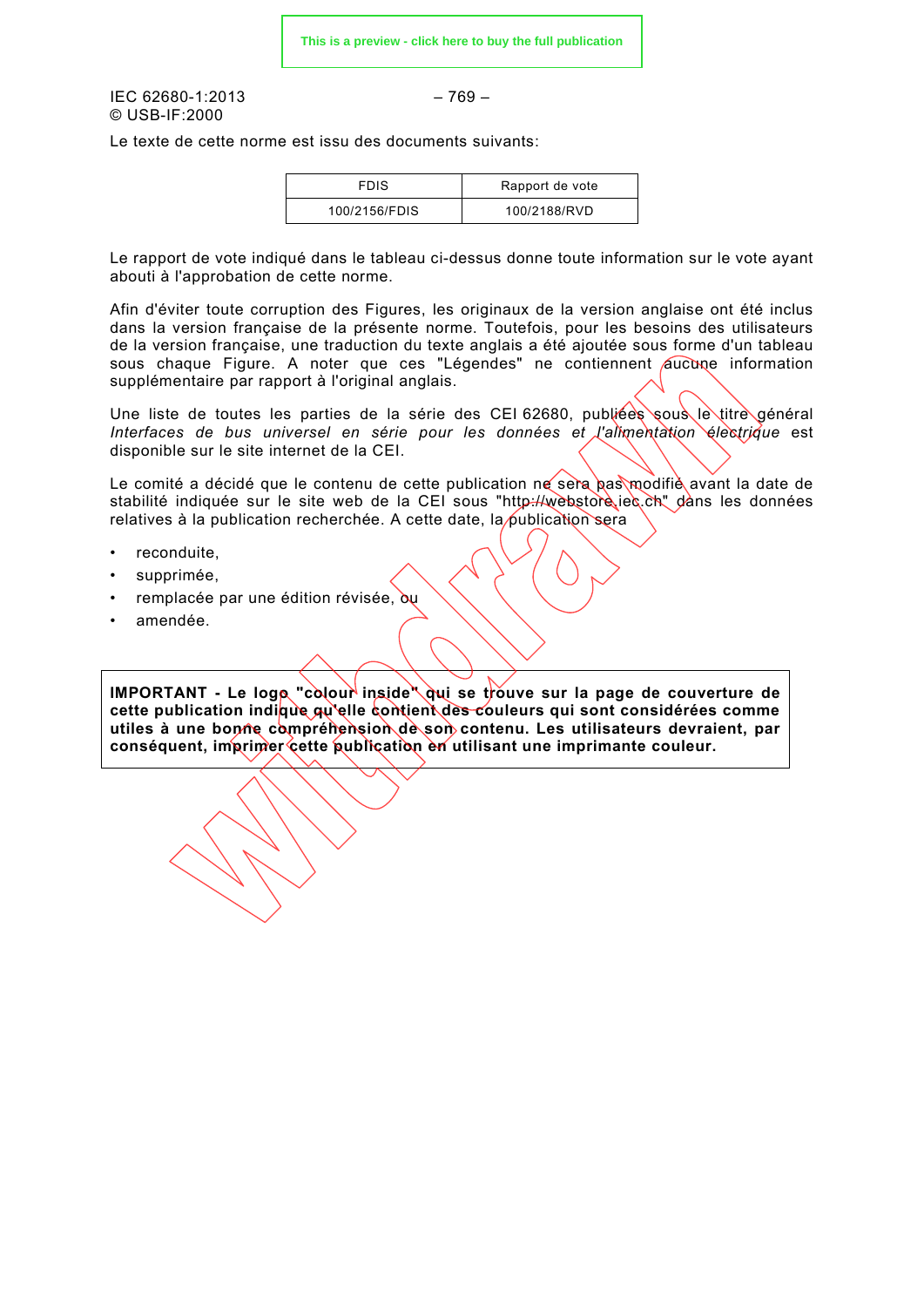$-770 - 150 = 150$ © USB-IF:2000

#### **INTRODUCTION**

La série des CEI 62680 repose sur une série de spécifications qui ont été développées à l'origine par l'USB Implementers Forum (USB-IF). Ces spécifications ont été soumises à la CEI sous l'égide d'un accord particulier entre la CEI et l'USB IF.

L'USB Implementers Forum, Inc.(USB-IF) est un organisme à but non lucratif fondé par le groupe de sociétés qui a développé la spécification du bus universel en série. L'USB-IF a été créé pour fournir une plate-forme de soutien et de forum pour le progrès et l'adoption de la technologie du bus universel en série. Le forum facilite le développement de périphériques (appareils) USB compatibles et de haute qualité et promeut les avantages de la technologie USB et la qualité des produits qui ont été validés par des essais de conformité.

TOUTES LES SPÉCIFICATIONS USB VOUS SONT FOURNIES "TELLES QUELLES" SANS **AUCUNE GARANTIE DE QUELQUE SORTE QUE CE SOIT, Y COMPRIS LES GARANTIES DE QUALITÉ MARCHANDE, DE NON-VIOLATION OU D'ADÉQUATION À UN USAGE PARTICULIER. L'USB IMPLEMENTERS FORUM ET LES AUTEURS DES SPÉCIFICATIONS USB DÉCLINENT TOUTE RESPONSABILITÉ, Y COMPRIS LA VIOLATION DES DROITS D'AUTEUR, CONCERNANT L'UTILISATION, LA MISE EN APPLICATION OU LES INFORMATIONS DE LA PRÉSENTE SPÉCIFICATION.**

#### LA DISPOSITION DE SPÉCIFICATIONS USB NE SAURAIT VOUS ACCORDER UNE LICENCE, EXPLICITE OU IMPLICITE, PAR ESTOPPEL OU DE TOUTE AUTRE FAÇON, À **DES DROITS DE PROPRIÉTE INTELLECTUELLE.**

La conclusion des accords des adoptants de l'USB peut toutefois permettre à une société signataire de participer à un accord dé licence réciproque et libre de droits pour les produits conformes. Pour plus d'informations, voir: <http://www.usb.org/developers/docs/>

[http://www.usb.org/developers/devclass\\_docs#approved](http://www.usb.org/developers/devclass_docs)

LA CEI NE PREND AUCUNE POSITION QUANT À SAVOIR S'IL VOUS EST RECOMMANDÉ DE CONCLURE TOUT ACCORD DES ADOPTANTS DE L'USB OU DE PARTICIPER À L'USB IMPLEMENTERS FORUM."

La présente série traite des interfaces de bus universel en série pour les données et l'alimentation électrique et est composée des parties suivantes:

CEI 62680-1, Interfaces de bus universel en série pour les données et l'alimentation électrique – Partie 1: Spécification du bus universel en série, révision 2.0

CEI 62680-2, Interfaces de bus universel en série pour les données et l'alimentation électrique – Partie 2: Bus universel en série – Spécification des câbles et des connecteurs Micro-USB, révision 1.01

CEI 62680-3, Interfaces de bus universel en série pour les données et l'alimentation électrique – Partie 3: spécification de chargement des batteries USB, révision 1.2

CEI 62680-4, Interfaces de bus universel en série pour les données et l'alimentation électrique – Partie 4: document des classes des câbles et des connecteurs de bus universel en série, rév. 2.0

La présente partie de la CEI 62680 est constituée de plusieurs parties distinctes:

• le corps du texte, qui correspond à la spécification initiale et l'ensemble des ECN et des errata développés par l'USB-IF;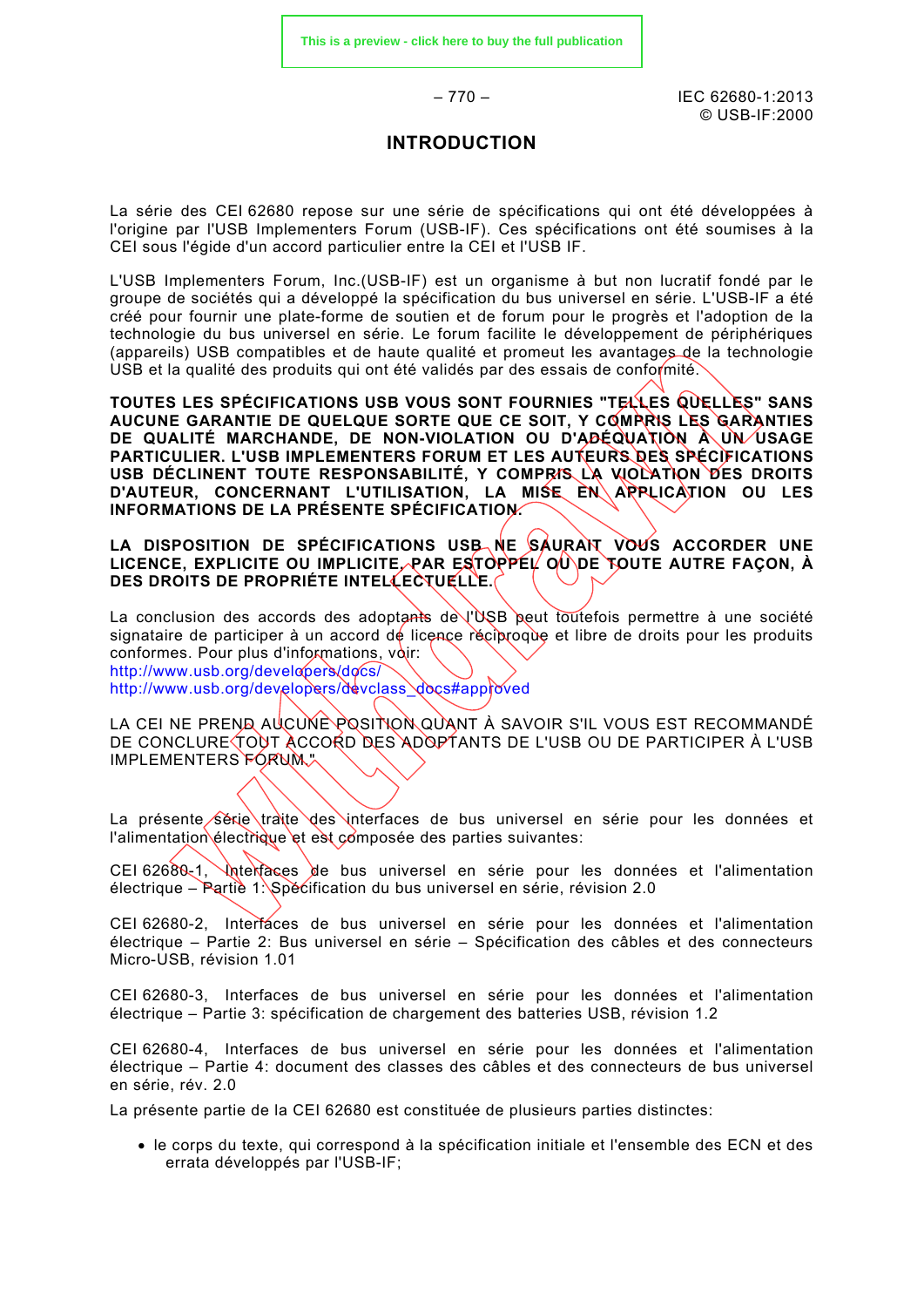IEC 62680-1:2013 © USB-IF:2000

#### $-771-$

### SOMMAIRE

| 1 |      |                                              |                |
|---|------|----------------------------------------------|----------------|
|   | 1.1  |                                              |                |
|   | 1.2  |                                              |                |
|   | 1.3  |                                              |                |
|   | 1.4  |                                              |                |
|   | 1.5  |                                              |                |
| 2 |      |                                              |                |
| 3 |      |                                              |                |
|   | 3.1  |                                              |                |
|   | 3.2  |                                              | 790            |
|   | 3.3  |                                              | 791            |
| 4 |      |                                              | $\sqrt{1}$ 794 |
|   | 4.1  | $\ldots$ . 2. 2. 2. 2. 794                   |                |
|   |      | . 794<br>4.1.1                               |                |
|   | 4.2  |                                              |                |
|   |      | 4.2.1                                        |                |
|   |      | 4.2.2                                        |                |
|   | 4.3  | . 1                                          |                |
|   |      | Distribution de l'alimentation<br>4.3.1<br>. |                |
|   |      | $\sqrt{27}$<br>4.3.2                         |                |
|   | 4.4  | $\sim$ 797                                   |                |
|   | 4.5  |                                              |                |
|   |      | 4.5.1                                        |                |
|   |      | 4.5.2                                        |                |
|   | 4.6  |                                              |                |
|   |      | 4.6.1                                        |                |
|   |      | 4.6.2                                        |                |
|   |      | 4.6.3                                        |                |
|   | 4.7  |                                              |                |
|   |      | 4. 7 N                                       |                |
|   |      |                                              | .800           |
|   |      | 4.73                                         |                |
|   |      | 4.7.4                                        |                |
|   |      | 4.7.5                                        |                |
|   | 4.8  |                                              |                |
|   |      | 4.8.1                                        |                |
|   |      | 4.8.2                                        |                |
|   | 4.9  |                                              |                |
|   | 4.10 |                                              |                |
| 5 |      |                                              |                |
|   | 5.1  |                                              |                |
|   | 5.2  |                                              |                |
|   |      | 5.2.1                                        |                |
|   |      | 5.2.2                                        |                |
|   |      | 5.2.3                                        |                |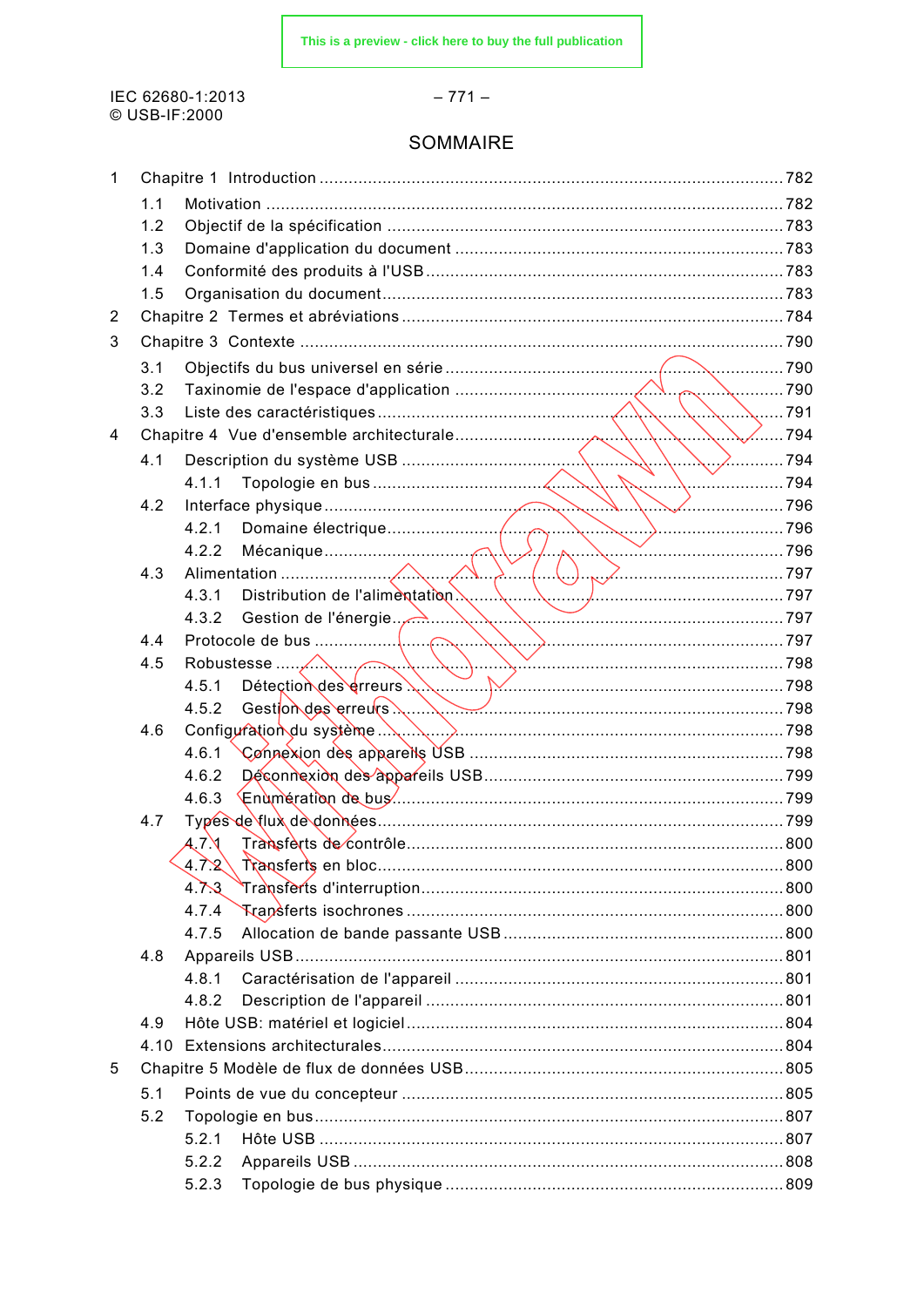– 772 – IEC 62680-1:2013 © USB-IF:2000

|      | 5.2.4            |                                                                                  |  |
|------|------------------|----------------------------------------------------------------------------------|--|
|      | 5.2.5            |                                                                                  |  |
| 5.3  |                  |                                                                                  |  |
|      | 5.3.1            |                                                                                  |  |
|      | 5.3.2            |                                                                                  |  |
|      | 5.3.3            |                                                                                  |  |
| 5.4  |                  |                                                                                  |  |
|      | 5.4.1            |                                                                                  |  |
| 5.5  |                  |                                                                                  |  |
|      | 5.5.1            |                                                                                  |  |
|      | 5.5.2            |                                                                                  |  |
|      | 5.5.3            | Contraintes liées à la taille des paquets des transferts de contrôle  822        |  |
|      | 5.5.4            | Contraintes liées à l'accès au bus des transferts de contrôle823                 |  |
|      | 5.5.5            | Séquences de données des transferts de contrôle.\\\\\826                         |  |
| 5.6  |                  | $\setminus$ 327                                                                  |  |
|      | 5.6.1            |                                                                                  |  |
|      | 5.6.2            |                                                                                  |  |
|      | 5.6.3            | Contraintes liées à la taille des paguets des transferts isochrones 827          |  |
|      | 5.6.4            | Contraintes liées à l'accès au bus des transferts isochrones  829                |  |
|      | 5.6.5            |                                                                                  |  |
| 5.7  |                  |                                                                                  |  |
|      | 5.7.1            |                                                                                  |  |
|      | 5.7.2            |                                                                                  |  |
|      | 5.7.3            | Contraintes liées à la taille des paquets des transferts d'interruption 831      |  |
|      | 5.7.4            | Contraintes liées à l'accès au bus des transferts d'interruption 832             |  |
|      | 5.7.5            |                                                                                  |  |
| 5.8  |                  | Transferts en bloc.                                                              |  |
|      |                  |                                                                                  |  |
|      | 5.8.2            |                                                                                  |  |
|      |                  |                                                                                  |  |
|      | 5.8.3            | Contraintès lièes à la taille des paquets des transferts en bloc 835             |  |
|      | 5.8 <sub>A</sub> | Contraintes liées à l'accès au bus des transferts en bloc  836                   |  |
|      | 5.85             |                                                                                  |  |
| 5.9  |                  |                                                                                  |  |
|      | $5.9 - 1$        | Points d'extrémité d'interruption à large bande passante 838                     |  |
|      |                  |                                                                                  |  |
| 5.10 |                  |                                                                                  |  |
|      |                  |                                                                                  |  |
|      |                  |                                                                                  |  |
|      |                  |                                                                                  |  |
|      |                  |                                                                                  |  |
|      |                  | 5.11.4 Calcul des tailles de mémoire tampon dans les fonctions et le logiciel849 |  |
|      |                  |                                                                                  |  |
|      |                  |                                                                                  |  |
|      |                  |                                                                                  |  |
|      |                  |                                                                                  |  |
|      |                  |                                                                                  |  |
|      |                  |                                                                                  |  |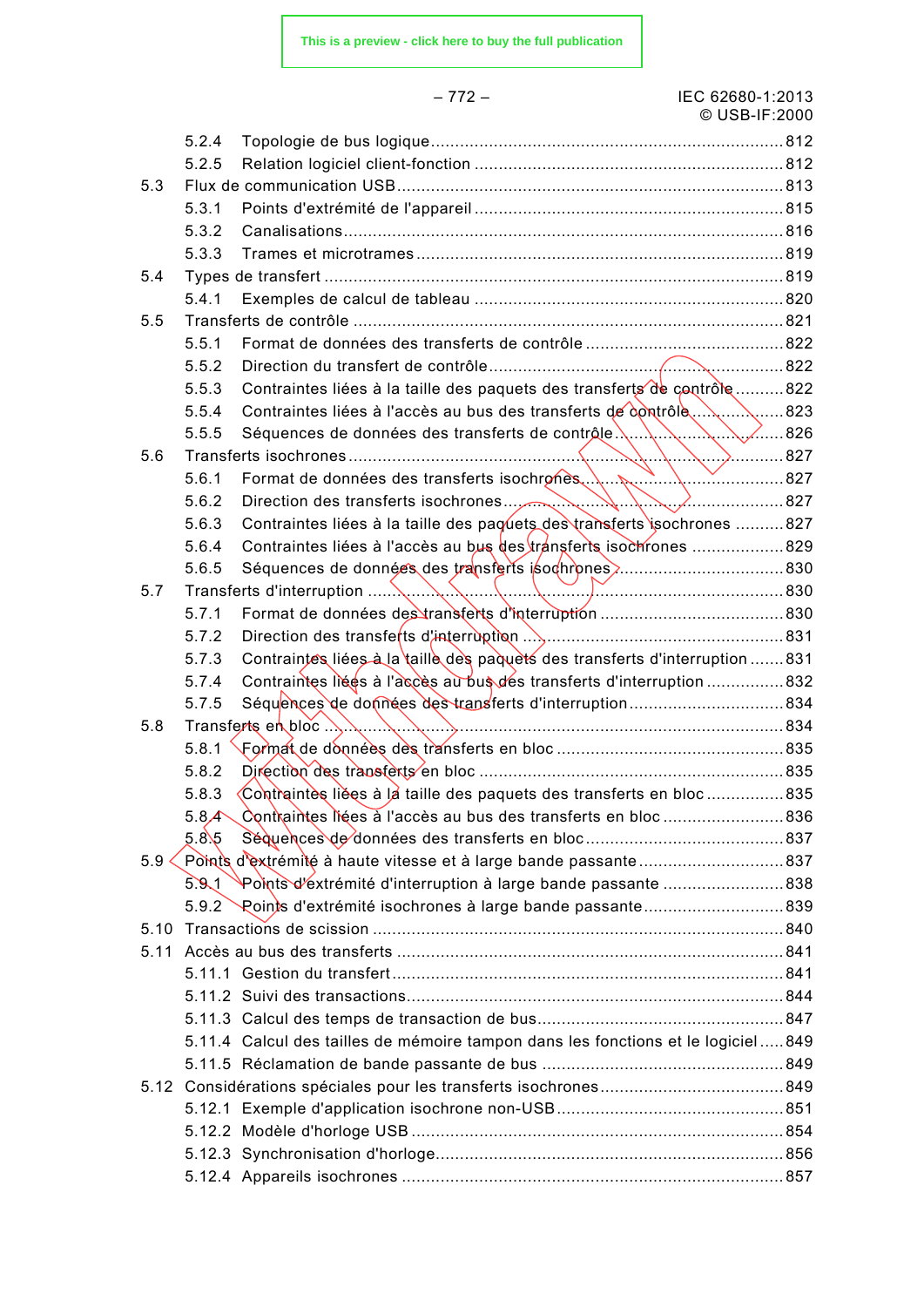| IEC 62680-1:2013<br>© USB-IF:2000 |     |                 | $-773-$                                                                   |     |
|-----------------------------------|-----|-----------------|---------------------------------------------------------------------------|-----|
|                                   |     |                 |                                                                           |     |
|                                   |     |                 |                                                                           |     |
|                                   |     |                 |                                                                           |     |
|                                   |     |                 | 5.12.8 Mise en mémoire tampon pour la mise en correspondance du débit 868 |     |
| 6                                 |     |                 |                                                                           |     |
|                                   | 6.1 |                 |                                                                           |     |
|                                   | 6.2 |                 |                                                                           |     |
|                                   | 6.3 |                 |                                                                           |     |
|                                   | 6.4 |                 |                                                                           |     |
|                                   |     | 6.4.1           |                                                                           |     |
|                                   |     | 6.4.2           | Ensembles de câbles captifs à haute/vitesse intégrale 875                 |     |
|                                   |     | 6.4.3           | 878                                                                       |     |
|                                   |     | 6.4.4           | \\\880                                                                    |     |
|                                   | 6.5 |                 | Configuration mécanique des connecteurs et exigences en termes de         | 880 |
|                                   |     | 6.5.1           | . 881<br>イン・イー                                                            |     |
|                                   |     | 6.5.2           |                                                                           |     |
|                                   |     | 6.5.3           | Réceptacles des séries "A" et "B"                                         |     |
|                                   |     | 6.5.4           |                                                                           |     |
|                                   | 6.6 |                 | Configuration mécanique des câbles et exigences en termes de matériel892  |     |
|                                   |     | 6.6.1           |                                                                           |     |
|                                   |     | 6.6.2           | Construction<br>$\sim$ 893                                                |     |
|                                   |     | 6.6.3           |                                                                           |     |
|                                   |     | 6.6.4           |                                                                           |     |
|                                   |     | 6.6.5           | Référenbe<br>$\sim$ $\sim$ 895                                            |     |
|                                   | 6.7 |                 |                                                                           |     |
|                                   |     | 6.7.1           |                                                                           |     |
|                                   | 6.8 |                 | Mise ala terre USB \                                                      |     |
|                                   | 6.9 |                 | Schémas de référènce RCB                                                  |     |
| 7                                 |     |                 |                                                                           |     |
|                                   | 7.1 |                 |                                                                           |     |
|                                   |     | 7.1             |                                                                           |     |
|                                   |     | 7.12'           | Montée et chute du signal de données, diagrammes en œil919                |     |
|                                   |     | $7\mathcal{N}3$ | \Dé\ivation de câble……………………………………………………………………932                         |     |
|                                   |     | 7.1.4           |                                                                           |     |
|                                   |     | 7.1.5           |                                                                           |     |
|                                   |     | 7.1.6           |                                                                           |     |
|                                   |     | 7.1.7           |                                                                           |     |
|                                   |     | 7.1.8<br>7.1.9  |                                                                           |     |
|                                   |     | 7.1.10          |                                                                           |     |
|                                   |     |                 |                                                                           |     |
|                                   |     |                 |                                                                           |     |
|                                   |     |                 |                                                                           |     |
|                                   |     |                 |                                                                           |     |
|                                   |     |                 |                                                                           |     |
|                                   |     |                 |                                                                           |     |
|                                   |     |                 |                                                                           |     |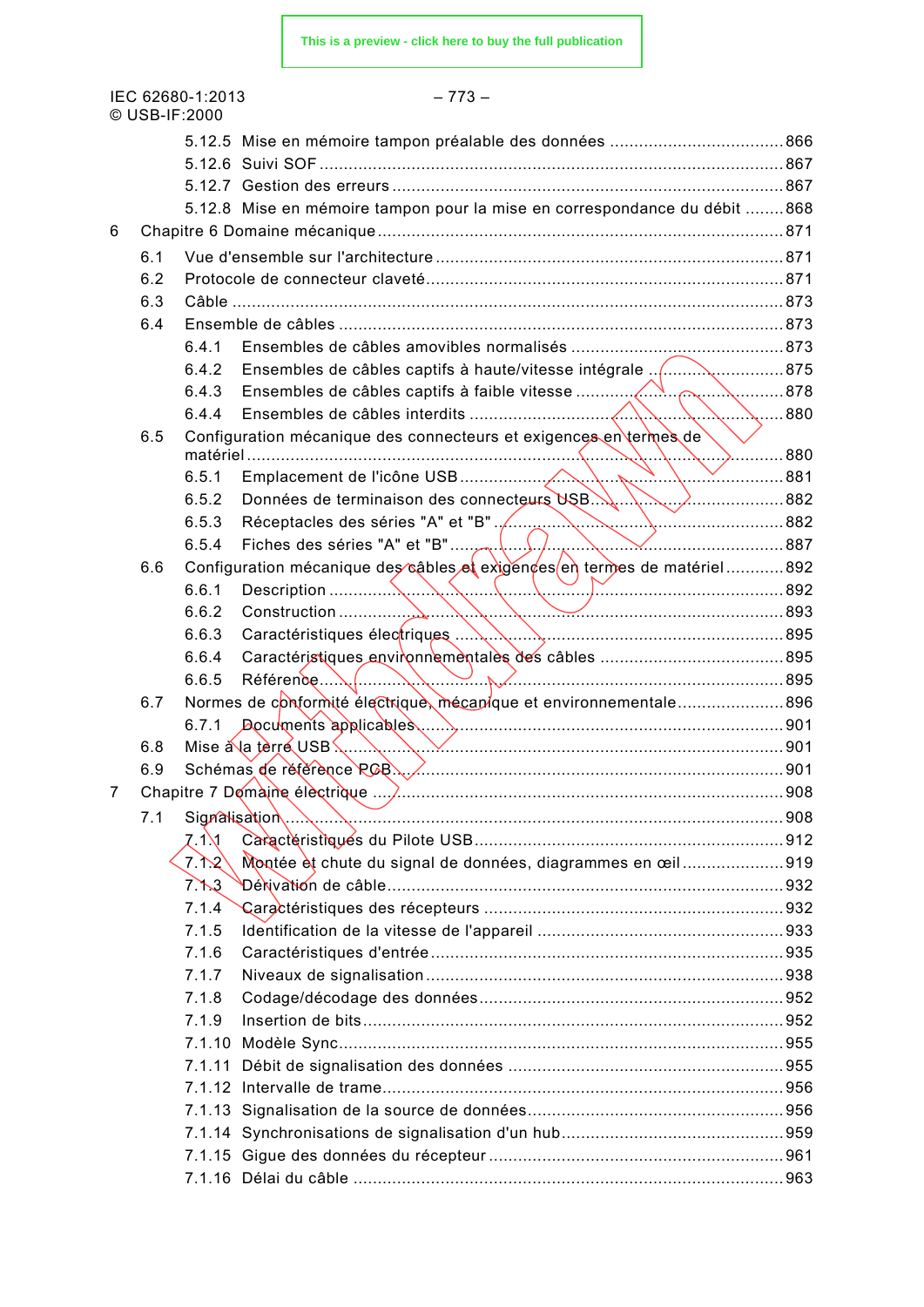– 774 – IEC 62680-1:2013

|   |     |                  |                                                                                  | $©$ USB-IF:2000 |
|---|-----|------------------|----------------------------------------------------------------------------------|-----------------|
|   |     |                  |                                                                                  |                 |
|   |     |                  |                                                                                  |                 |
|   |     |                  |                                                                                  |                 |
|   |     |                  |                                                                                  |                 |
|   | 7.2 |                  |                                                                                  |                 |
|   |     | 7.2.1            |                                                                                  |                 |
|   |     | 7.2.2            |                                                                                  |                 |
|   |     | 7.2.3            | Régulation de puissance au cours d'une interruption/reprise 974                  |                 |
|   |     | 7.2.4            |                                                                                  |                 |
|   | 7.3 |                  |                                                                                  |                 |
|   |     | 7.3.1            |                                                                                  |                 |
|   |     | 7.3.2            | Synchronisation du bus/caractéristiques électriques                              | $\sim$ 977      |
|   |     | 7.3.3            |                                                                                  | 987             |
| 8 |     |                  |                                                                                  | $\sqrt{2}$ 992  |
|   | 8.1 |                  | $\mathbb{Z}$<br>.                                                                |                 |
|   | 8.2 |                  |                                                                                  |                 |
|   | 8.3 |                  |                                                                                  |                 |
|   |     | 8.3.1            |                                                                                  |                 |
|   |     | 8.3.2            |                                                                                  |                 |
|   |     | 8.3.3            | $\langle \quad \rangle \quad \longrightarrow$ 994<br>Champ du nombre de trames.\ |                 |
|   |     | 8.3.4            |                                                                                  |                 |
|   |     | 8.3.5            |                                                                                  |                 |
|   | 8.4 |                  | $\sim$ 096                                                                       |                 |
|   |     | 8.4.1            | Paquets de jetons                                                                |                 |
|   |     | 8.4.2            |                                                                                  |                 |
|   |     | 8.4.3            | Paquets de début de trame                                                        |                 |
|   |     | 8.4.4            |                                                                                  |                 |
|   |     | 8.4.5            |                                                                                  |                 |
|   |     | 8.4.6            |                                                                                  |                 |
|   | 8.5 |                  |                                                                                  |                 |
|   |     | 8.5/1            |                                                                                  |                 |
|   |     | $8.5$ $\sqrt{2}$ |                                                                                  |                 |
|   |     | 8.5.3            |                                                                                  |                 |
|   |     | 8.54             |                                                                                  |                 |
|   |     | 8.5.5            |                                                                                  |                 |
|   | 8.6 |                  | Synchronisation et relance de basculement des données 1035                       |                 |
|   |     | 8.6.1            |                                                                                  |                 |
|   |     | 8.6.2            |                                                                                  |                 |
|   |     | 8.6.3            |                                                                                  |                 |
|   |     | 8.6.4            |                                                                                  |                 |
|   |     | 8.6.5            |                                                                                  |                 |
|   | 8.7 |                  |                                                                                  |                 |
|   |     | 8.7.1            |                                                                                  |                 |
|   |     | 8.7.2            |                                                                                  |                 |
|   |     | 8.7.3            |                                                                                  |                 |
|   |     | 8.7.4            | Récupération suite à un murmure et une perte d'activité 1042                     |                 |
| 9 |     |                  |                                                                                  |                 |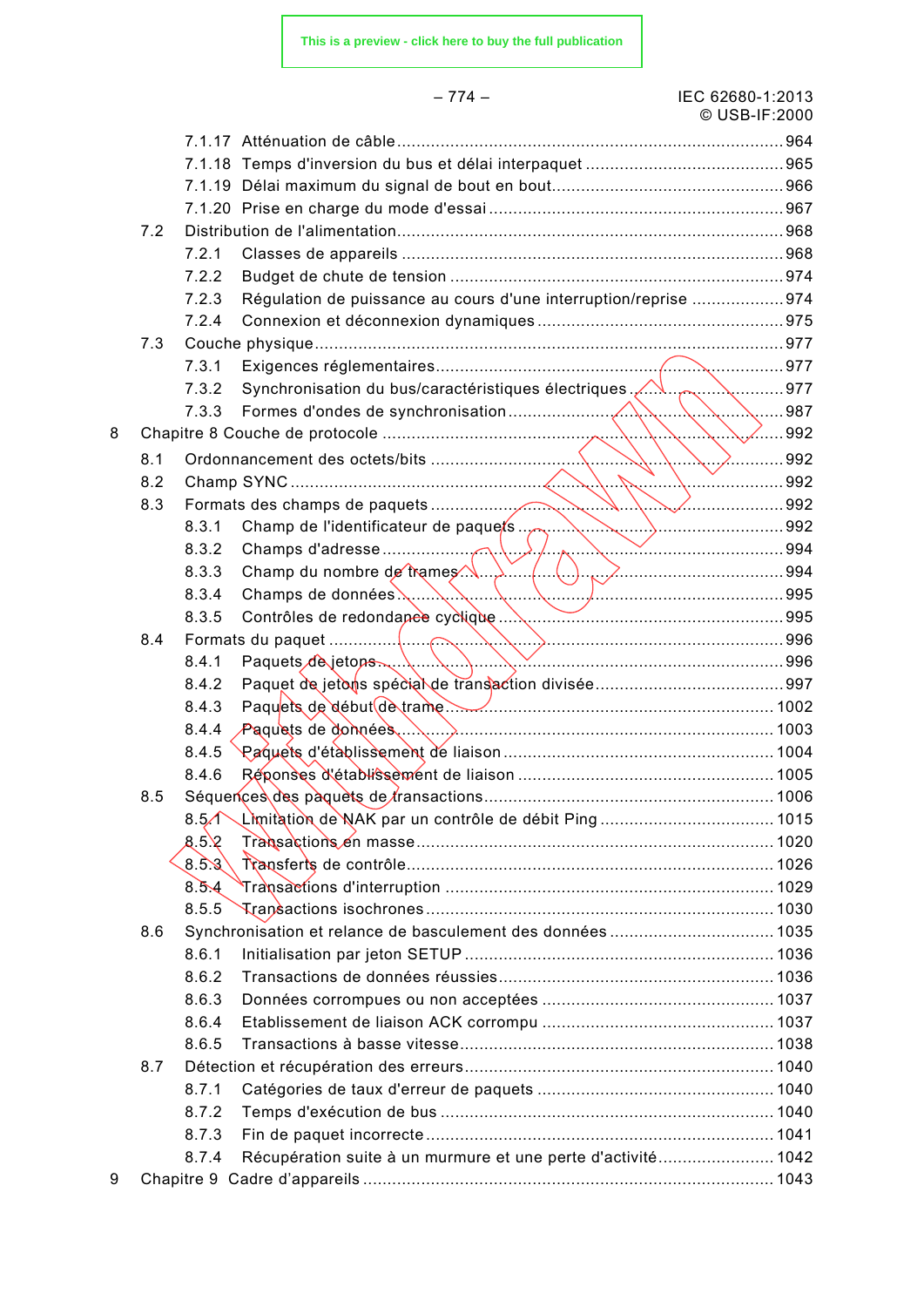IEC 62680-1:2013<br>© USB-IF:2000

| שטט∡ חו-טטט ש |       |                                                          |                 |
|---------------|-------|----------------------------------------------------------|-----------------|
| 9.1           |       |                                                          |                 |
|               | 9.1.1 |                                                          |                 |
|               | 9.1.2 |                                                          |                 |
| 9.2           |       |                                                          |                 |
|               | 9.2.1 |                                                          |                 |
|               | 9.2.2 |                                                          |                 |
|               | 9.2.3 |                                                          |                 |
|               | 9.2.4 |                                                          |                 |
|               | 9.2.5 |                                                          |                 |
|               | 9.2.6 |                                                          |                 |
|               | 9.2.7 |                                                          |                 |
| 9.3           |       |                                                          | 1052            |
|               | 9.3.1 |                                                          | $\dots$ 1052    |
|               | 9.3.2 |                                                          | $\sqrt{1.1052}$ |
|               | 9.3.3 | . 7                                                      | $\ldots$ 1052   |
|               | 9.3.4 |                                                          | 1053            |
|               | 9.3.5 | <u>.</u> 1053                                            |                 |
| 9.4           |       | .                                                        |                 |
|               | 9.4.1 | .                                                        |                 |
|               | 9.4.2 |                                                          |                 |
|               | 9.4.3 |                                                          |                 |
|               | 9.4.4 | Get Interface                                            |                 |
|               | 9.4.5 |                                                          |                 |
|               | 9.4.6 |                                                          |                 |
|               | 9.4.7 | Set Configuration                                        |                 |
|               | 9.4.8 | $\sqrt{2}$ 1060                                          |                 |
|               | 9.4.9 | Set Feature                                              |                 |
|               |       | $9.4.10$ Set Interface                                   |                 |
|               |       | 9.4.11 Synch Frame $\ldots \wedge$                       |                 |
| 9.5           |       |                                                          |                 |
| 9.6           |       |                                                          |                 |
|               | 9.61  |                                                          |                 |
|               | 9.62  |                                                          |                 |
|               | 9.63  |                                                          |                 |
|               | 9.6.4 |                                                          |                 |
|               | 9.6.5 |                                                          |                 |
|               | 9.6.6 |                                                          |                 |
|               | 9.6.7 |                                                          |                 |
| 9.7           |       |                                                          |                 |
|               | 9.7.1 |                                                          |                 |
|               | 9.7.2 |                                                          |                 |
|               | 9.7.3 |                                                          |                 |
|               |       |                                                          |                 |
|               |       |                                                          |                 |
|               |       | 10.1.1 Présentation ………………………………………………………………………………… 1076 |                 |
|               |       |                                                          |                 |
|               |       |                                                          |                 |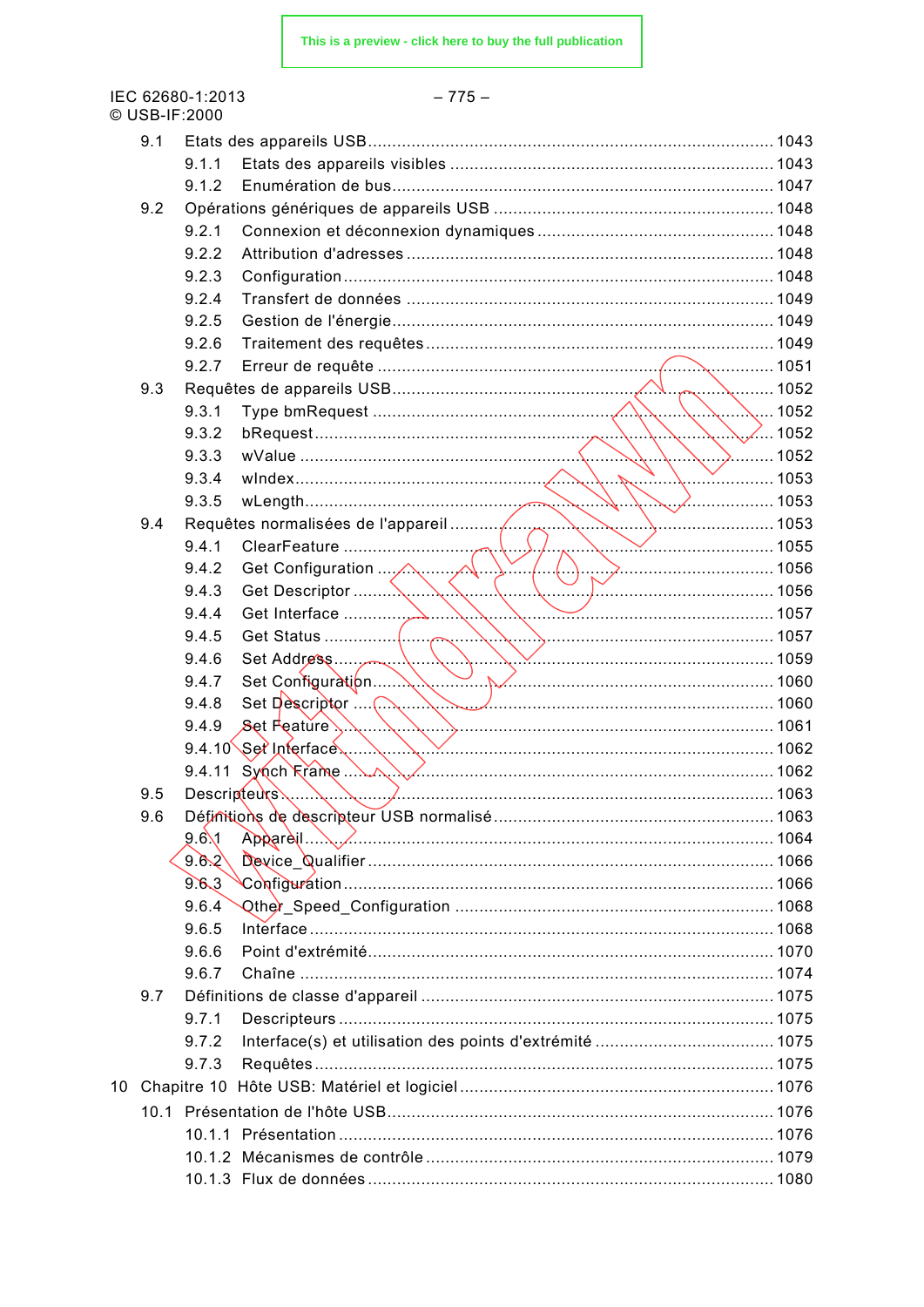– 776 – IEC 62680-1:2013 © USB-IF:2000

|    |  | 10.1.5 Considérations vis-à-vis de l'interface électrique  1080        |               |
|----|--|------------------------------------------------------------------------|---------------|
|    |  |                                                                        |               |
|    |  |                                                                        |               |
|    |  |                                                                        |               |
|    |  |                                                                        |               |
|    |  |                                                                        |               |
|    |  |                                                                        |               |
|    |  |                                                                        |               |
|    |  |                                                                        |               |
|    |  |                                                                        |               |
|    |  |                                                                        | $\ldots$ 1084 |
|    |  |                                                                        | $\ldots$ 1084 |
|    |  |                                                                        |               |
|    |  |                                                                        |               |
|    |  |                                                                        | <u>. 1087</u> |
|    |  |                                                                        |               |
|    |  | \```\``````                                                            |               |
|    |  |                                                                        |               |
|    |  | 1089                                                                   |               |
|    |  | 10.5.2 Exigences vis-à-vis des mécanismes de commande USBD 1091        |               |
|    |  | 10.5.3 Mécanismes du canal USBD                                        |               |
|    |  |                                                                        |               |
|    |  | 10.5.5 Transfert d'une commande de pré-amorçage USB au système         |               |
|    |  |                                                                        |               |
| 11 |  |                                                                        |               |
|    |  | 11.1 Présentation.                                                     |               |
|    |  |                                                                        |               |
|    |  |                                                                        |               |
|    |  |                                                                        |               |
|    |  |                                                                        |               |
|    |  |                                                                        |               |
|    |  | 11.2.3 Synchronisation du minuteur de trame/microtrame  1103           |               |
|    |  |                                                                        |               |
|    |  |                                                                        |               |
|    |  |                                                                        |               |
|    |  | 11.3.1 Dernier paquet hôte à vitesse intégrale/basse vitesse  1110     |               |
|    |  | 11.3.2 Annulation du paquet à vitesse intégrale/basse vitesse  1110    |               |
|    |  | 11.3.3 Prédiction d'exécution de transaction à vitesse intégrale/basse |               |
|    |  |                                                                        |               |
|    |  |                                                                        |               |
|    |  |                                                                        |               |
|    |  |                                                                        |               |
|    |  |                                                                        |               |
|    |  |                                                                        |               |
|    |  |                                                                        |               |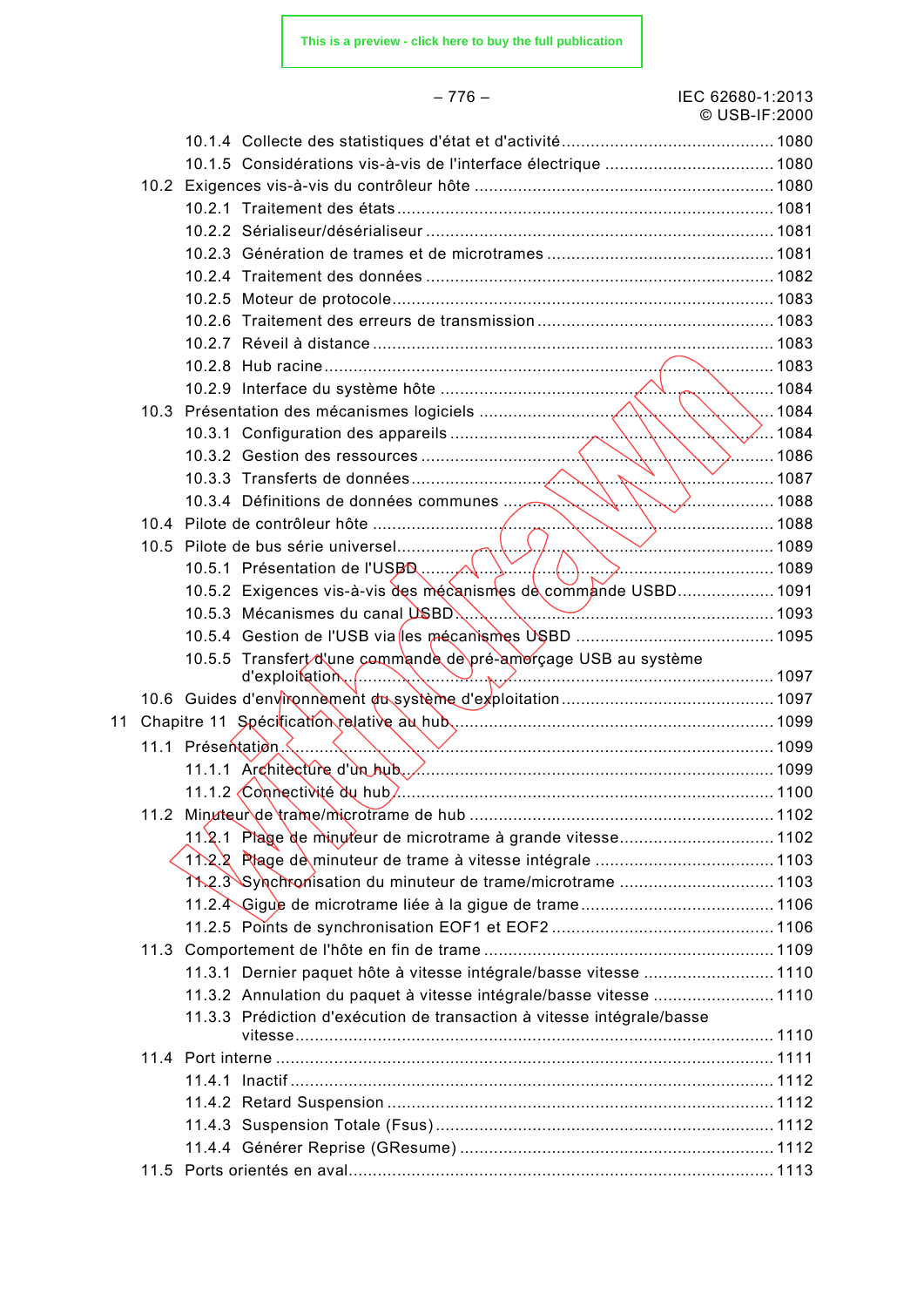IEC 62680-1:2013 – 777 – © USB-IF:2000

|        | 11.7.3 Attente de début de paquet du port en amont (WFSOPFU), 1132                  |  |
|--------|-------------------------------------------------------------------------------------|--|
|        | $\sqrt{2\pi/2}$ 1132<br>11.7.4 Attente de fin de paquet du port en amont (WFEOPFU), |  |
|        |                                                                                     |  |
|        | $\downarrow$ \ \ \ \ \ \ \ \ 1132                                                   |  |
|        | <u>、……ັ………… 1133</u>                                                                |  |
|        |                                                                                     |  |
|        |                                                                                     |  |
|        | $\sim$ 1134                                                                         |  |
|        | 11.8.4 Comportement de port à basse vitesse (()                                     |  |
|        |                                                                                     |  |
| 11.10  |                                                                                     |  |
| 11.11  | Contrôle d'alimentation de port de hub (1993) (1999) et al. 1139                    |  |
|        | 11.11.1                                                                             |  |
|        |                                                                                     |  |
|        | 11.12.1                                                                             |  |
|        | 11.12.2 $\land$                                                                     |  |
|        | ⁄ो raitement d'intormations de changement de port  1141<br>11.12.3                  |  |
|        | Topogramme binaire de changement de hub et de port 1143<br>11.12.4                  |  |
|        | 11.12.5                                                                             |  |
|        | 11.126                                                                              |  |
| 11.13. |                                                                                     |  |
|        |                                                                                     |  |
|        | $1\mathrm{M4}$                                                                      |  |
|        | 11.14.2                                                                             |  |
| 11.15  | Informations sur la notation des transactions fractionnées  1152                    |  |
| 11.16  | Diagrammes d'états communs aux transactions fractionnées 1156                       |  |
|        | 11.16.1                                                                             |  |
|        | Diagramme d'états du traducteur de transactions 1162<br>11.16.2                     |  |
|        | 11.17 Présentation de la traduction de transactions en masse/de contrôle  1170      |  |
|        | Séquences de transactions fractionnées en masse/de contrôle  1171<br>11.17.1        |  |
|        | Diagrammes d'état de transactions fractionnées en masse/de<br>11.17.2               |  |
|        |                                                                                     |  |
|        | 11.17.3                                                                             |  |
|        | Exigences vis-à-vis de la mise en tampon en masse/de contrôle 1187<br>11.17.4       |  |
|        | 11.17.5                                                                             |  |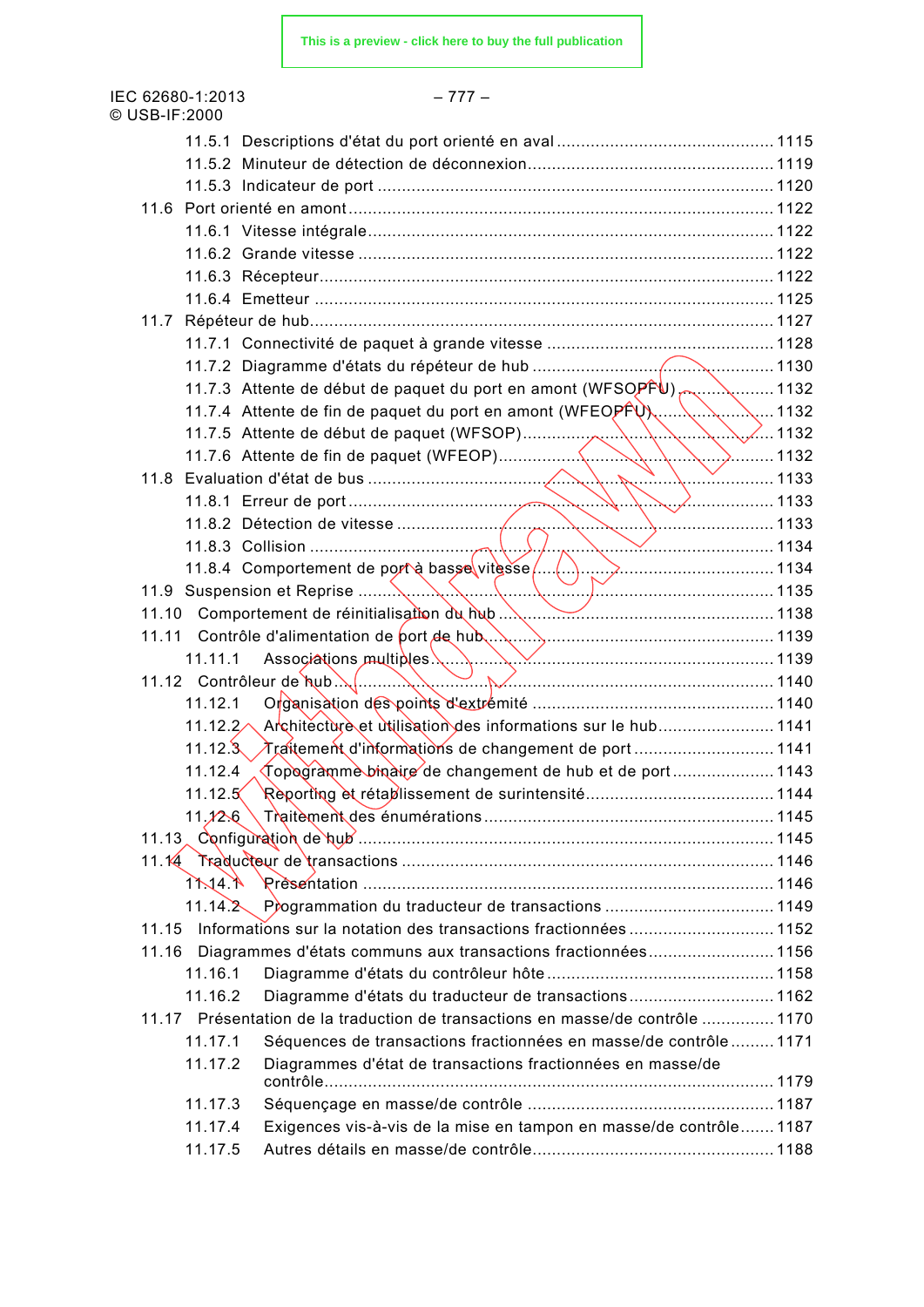| 11.18                            | Mise en pipeline des transactions fractionnées périodiques et gestion des |  |
|----------------------------------|---------------------------------------------------------------------------|--|
| 11.18.1                          |                                                                           |  |
| 11.18.2                          |                                                                           |  |
| 11.18.3                          |                                                                           |  |
| 11.18.4                          | Exigences vis-à-vis de la programmation de transactions                   |  |
|                                  |                                                                           |  |
| 11.18.5                          |                                                                           |  |
| 11.18.6                          | Exigences vis-à-vis du traitement des transactions périodiques TT  1196   |  |
| 11.18.7                          |                                                                           |  |
| 11.18.8                          | Recherche d'état de transaction complete-split TT  1198                   |  |
| 11.19                            |                                                                           |  |
|                                  | 11.20 Présentation de la traduction de transactions d'interruption        |  |
| 11.20.1                          |                                                                           |  |
| 11.20.2                          | Diagrammes d'états des transactions fraction nées d'intexuption 1205      |  |
| 11.20.3                          |                                                                           |  |
| 11.20.4                          |                                                                           |  |
|                                  | 11.21 Présentation de la traduction de transactions isochrones\ 1214      |  |
| 11.21.1                          | Séquences de transactions fractionnes isochrones  1215                    |  |
| 11.21.2                          | Diagrammes d'états de transaction fractionnée isochrone  1218             |  |
| 11.21.3                          |                                                                           |  |
| 11.21.4                          |                                                                           |  |
|                                  |                                                                           |  |
| 11.22.1                          |                                                                           |  |
| 11.22.2                          | Exigences vis-à-vis de la synchronisation du minuteur de trame et         |  |
|                                  |                                                                           |  |
|                                  | 11.23 Descripteurs $\mathcal{A}$ , $\mathcal{A}$                          |  |
| 11.23 $\chi$                     |                                                                           |  |
| $11.23.2\triangleright$          |                                                                           |  |
| 11.24 Demandes.                  |                                                                           |  |
| 11.24. $\bigwedge$               |                                                                           |  |
|                                  |                                                                           |  |
| Annexe $\boldsymbol{\mathsf{A}}$ |                                                                           |  |
| Annexe B                         | Exemples de déclarations pour diagrammes d'états 1410                     |  |
| Annexe C                         | Diagrammes d'états de protocole de réinitialisation  1419                 |  |
|                                  |                                                                           |  |

**Note: L'ensemble des notices de modification technique (Engineering Change Notice, ECN) et des documents d'errata en date du 1er septembre 2012 qui appartiennent à cette spécification principale suivent la dernière page de la spécification à partir de la page 1507.**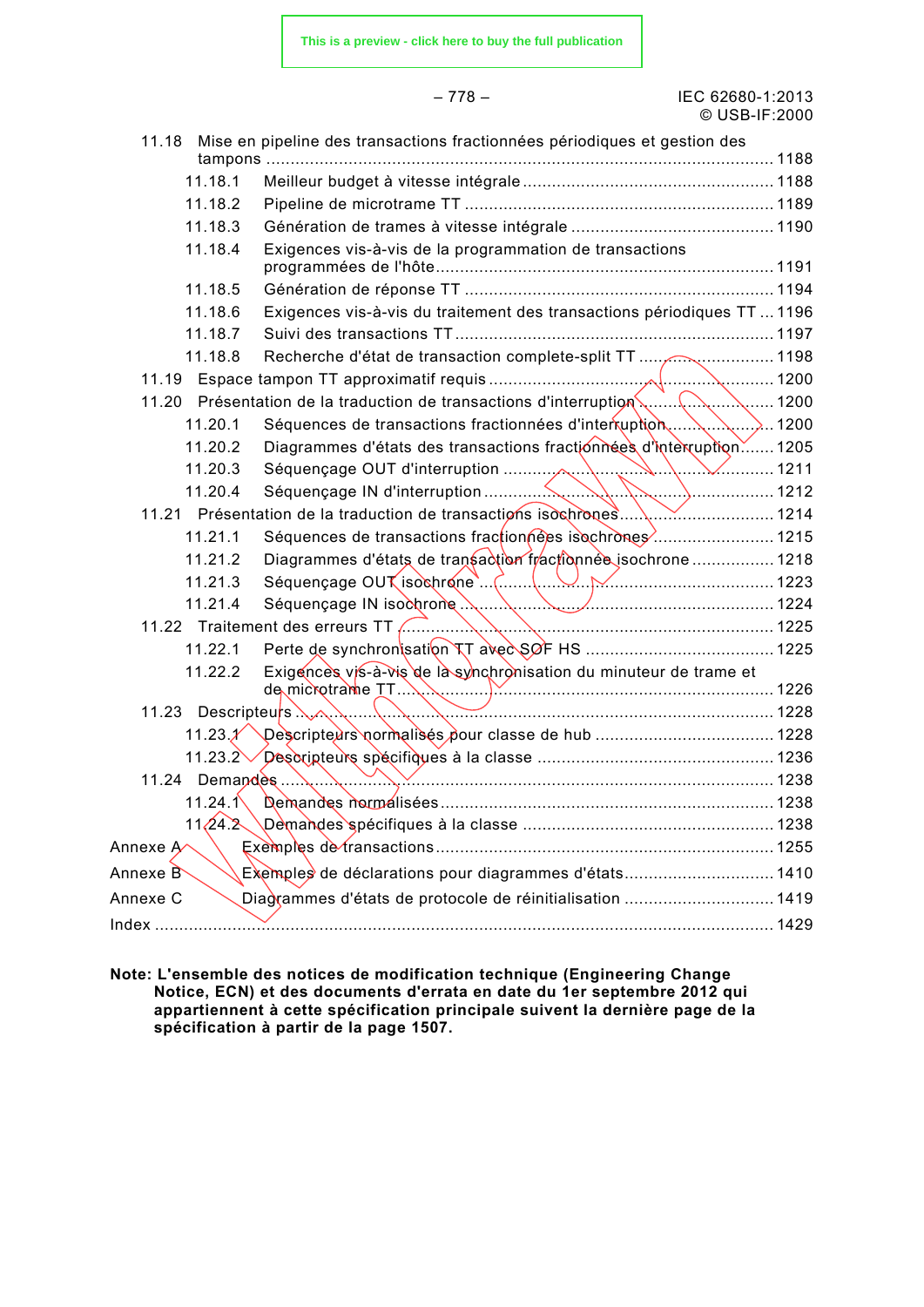$IEC 62680-1:2013$  – 779 – © USB-IF:2000

### **Bus universel en série Spécification**

**Compaq Hewlett-Packard Intel Lucent Microsoft NEC Philips**

> **Révision 2.0 27 avril 2000**

Domaine d'application de la présente révision

La révision 2.0 de la spécification est destinée à la conception des produits. Chaque tentative a été réalisée dans le but de garantir une spécification cohérente et réalisable. Il convient que les mises en application assurent la conformité à la présente révision.

| <b>Révision</b>        | Date d'édition    | <b>Commentaires</b>                                                                |
|------------------------|-------------------|------------------------------------------------------------------------------------|
| 0.7                    | 11 novembre 1994  | Remplace la révision 0.6e.                                                         |
| 0.8                    | 30 décembre 1994  | Révisions apportées aux Chapitres 3-8, 10 et 11.<br>Ajout des annexes.             |
| 0.9                    | $13$ avril 1995   | Révisións apportées à tous les chapitres.                                          |
| 0.99                   | $25$ août 1995    | Révisions apportées à tous les chapitres.                                          |
| $1.0$ FDR              | 13 novembre 1995  | Révisions apportées aux Chapitres 1, 2, 5-11.                                      |
| 1.0                    | 15 janvier 1996   | Modifications des Chapitres 5, 6, 7, 8, 9, 10 et 11<br>par souci de cohérence.     |
| 1.1                    | 23 septembre 1998 | Mise à jour de tous les chapitres pour corriger les<br>problèmes identifiés.       |
| 2.0 (version 0.79)     | 5 octobre 1999    | Révisions apportées aux Chapitres 5, 7, 8, 9, 11<br>pour ajouter la haute vitesse. |
| $2.0$ (version $0.9$ ) | 21 décembre 1999  | Révisions apportées à tous les chapitres pour<br>ajouter la haute vitesse.         |
| 2.0                    | 27 avril 2000     | Révisions pour le mode haute vitesse.                                              |

### **Historique des révisions**

**Spécification du bus universel en série Copyright © 2000, Compaq Computer Corporation, Hewlett-Packard Company, Intel Corporation, Lucent Technologies Inc, Microsoft Corporation, NEC Corporation, Koninklijke Philips Electronics N.V. Tous droits réservés.**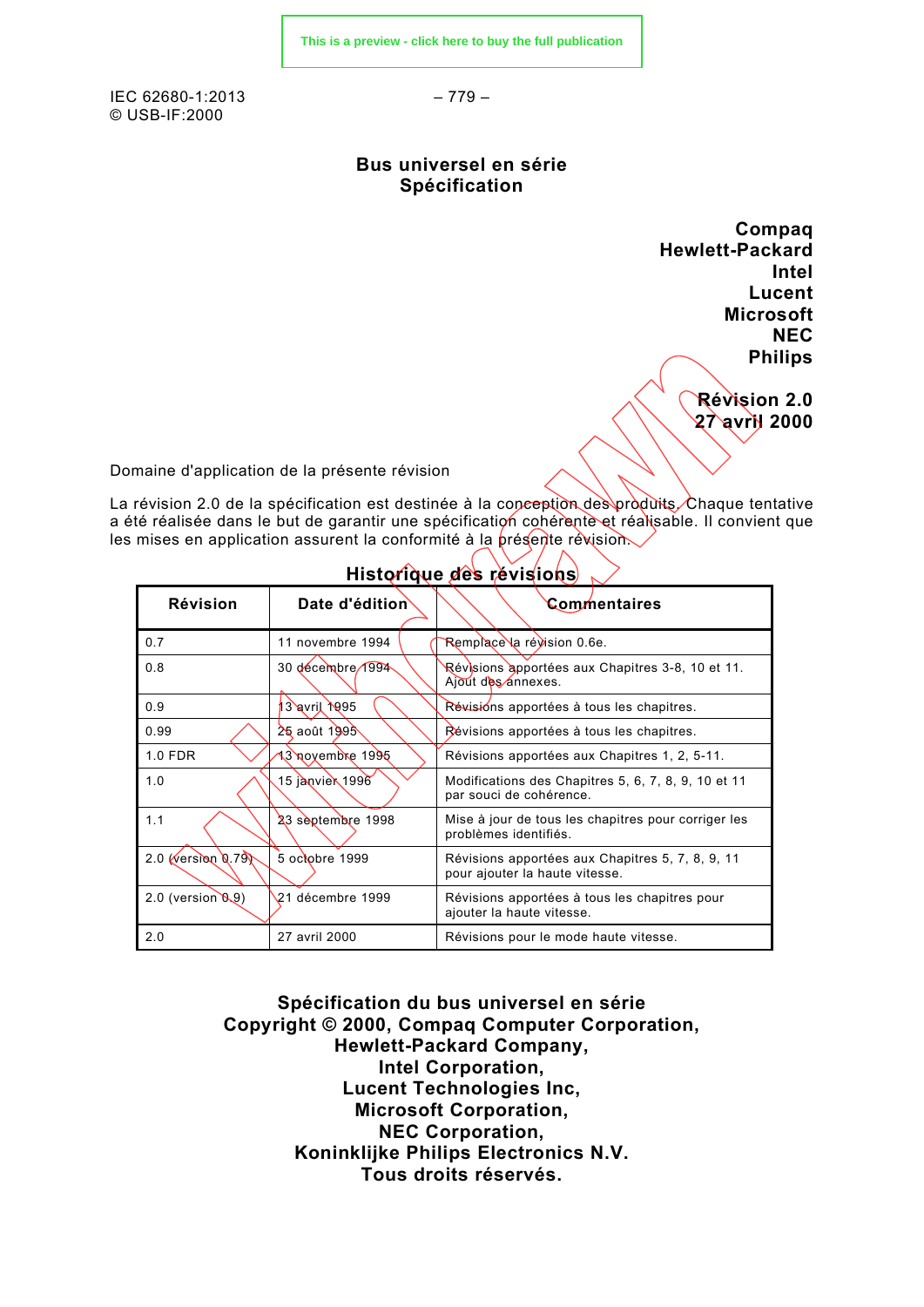$-780 -$ © USB-IF:2000

#### **DENI DE RESPONSABILITÉ CONCERNANT LA PROPRIÉTE INTELLECTUELLE**

LA PRÉSENTE SPÉCIFICATION VOUS EST FOURNIE "TELLE QUELLE" SANS AUCUNE GARANTIE DE QUELQUE SORTE QUE CE SOIT, Y COMPRIS LES GARANTIES DE QUALITÉ MARCHANDE, DE NON-VIOLATION OU D'ADÉQUATION À UN USAGE PARTICULIER. LES AUTEURS DE LA PRÉSENTE SPÉCIFICATION USB DECLINENT TOUTE RESPONSABILITÉ, Y COMPRIS LA VIOLATION DES DROITS D'AUTEUR, CONCERNANT L'UTILISATION OU LA MISE EN APPLICATION DES INFORMATIONS DE LA PRÉSENTE SPÉCIFICATION. LA DISPOSITION DE LA PRÉSENTE SPÉCIFICATION NE SAURAIT VOUS ACCORDER UNE LICENCE, EXPLICITE OU IMPLICITE, PAR ESTOPPEL OU DE TOUTE AUTRE FAÇON, À DES DROITS DE PROPRIÉTÉ INTELLECTUELLE.

Tous les noms de produit sont les marques commerciales, les marques déposées ou les marques de service de leurs détenteurs respectifs.

Envoyer les commentaires par courrier électronique à echsup@usb.org

Pour les informations sur le secteur d'activité, voir la page web de l'USB Implementers Forum à l'adresse http://www.usb.org

Reconnaissance de la contribution technique à la norme USB 2.0

Les auteurs de la présente spécification souhaiteraient remercier les personnés suivantes pour leur participation aux groupes de travail techniques du groupe de promoteurs de la norme USB 2.0. Ils souhaiteraient également remercier les personnes des sociétés promotrices de la norme USB 2.0 et de tout le secteur d'activité qui ont contribué au développement de la présente spécification.

## Groupe de travail sur le hub John Garney **Intel Corporation (président/éditeur)** Ken Stufflebeam Compaq Computer Corporation David Wooten Compaq Computer Corporation Matt Nieberger Number Hewlett-Rackard Company John Howard Intel Corporation Venkat Iyer  $\setminus$  / Intel Corporation Steve McGowan A Intel Corporation Geert Knapen Royal Philips Electronics Zong Liang Wu Royal Philips Electronics Jim Clee  $\left\langle \right\rangle$  Lucent Technologies Inc Jim Guziak \\ \ Lucent Technologies Inc Dave Thompson >>>>>>>> Lucent Technologies Inc John Fuller \\ Microsoft Corporation Nathan Sherman Microsoft Corporation Mark Williams Microsoft Corporation Nobuo Furuya NEC Corporation Toshimi Sakurai NEC Corporation Moto Sato **NEC Corporation** Katsuya Suzuki NEC Corporation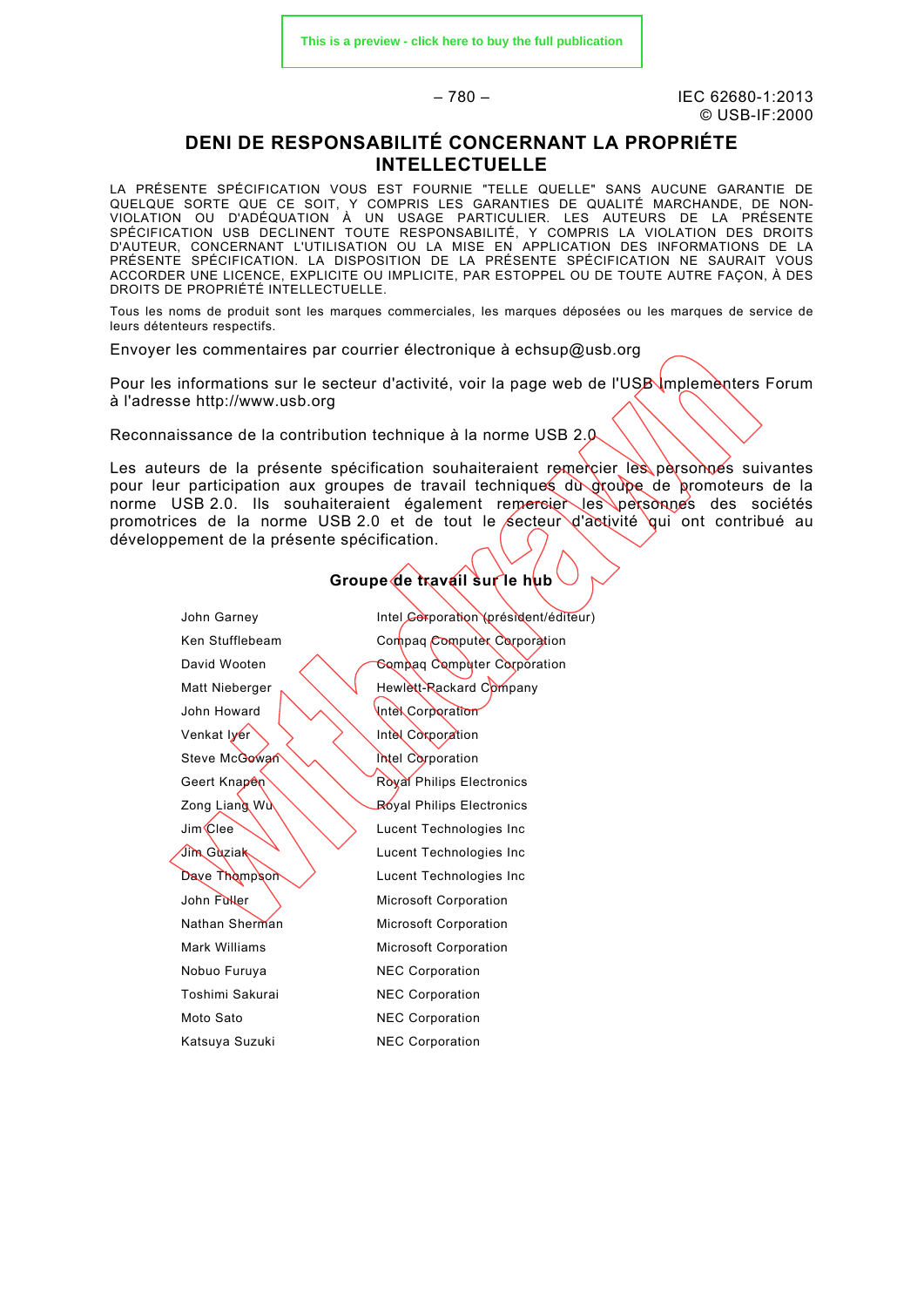IEC 62680-1:2013 – 781 – © USB-IF:2000

#### **Groupe de travail sur la partie électrique**

Jon Lueker **Intel Corporation (président/éditeur)** David Wooten **Compaq Computer Corporation** Matt Nieberger **Hewlett-Packard Company** Larry Taugher **Hewlett-Packard Company** Venkat Iyer **Intel Corporation** Steve McGowan **Intel Corporation** Mike Pennell **Intel Corporation** Todd West **Intel Corporation** Gerrit den Besten **Royal Philips Electronics** Marq Kole **Marq Kole** Royal Philips Electronics Zong Liang Wu **Royal Philips Electronics** Jim Clee Lucent Technologies Inc Jim Guziak Lucent Technologies Inc Par Parikh Lucent Technologies Ipc Dave Thompson **Lucent Technologies** Inc Ed Giaimo Microsoft Corporation Mark Williams Microsoft Corporation Toshihiko Ohtani NEC Corporation Kugao Ouchi NEC Corporation Katsuya Suzuki Annung NEC Corporation Toshio Tasaki < \\ NEC Corporation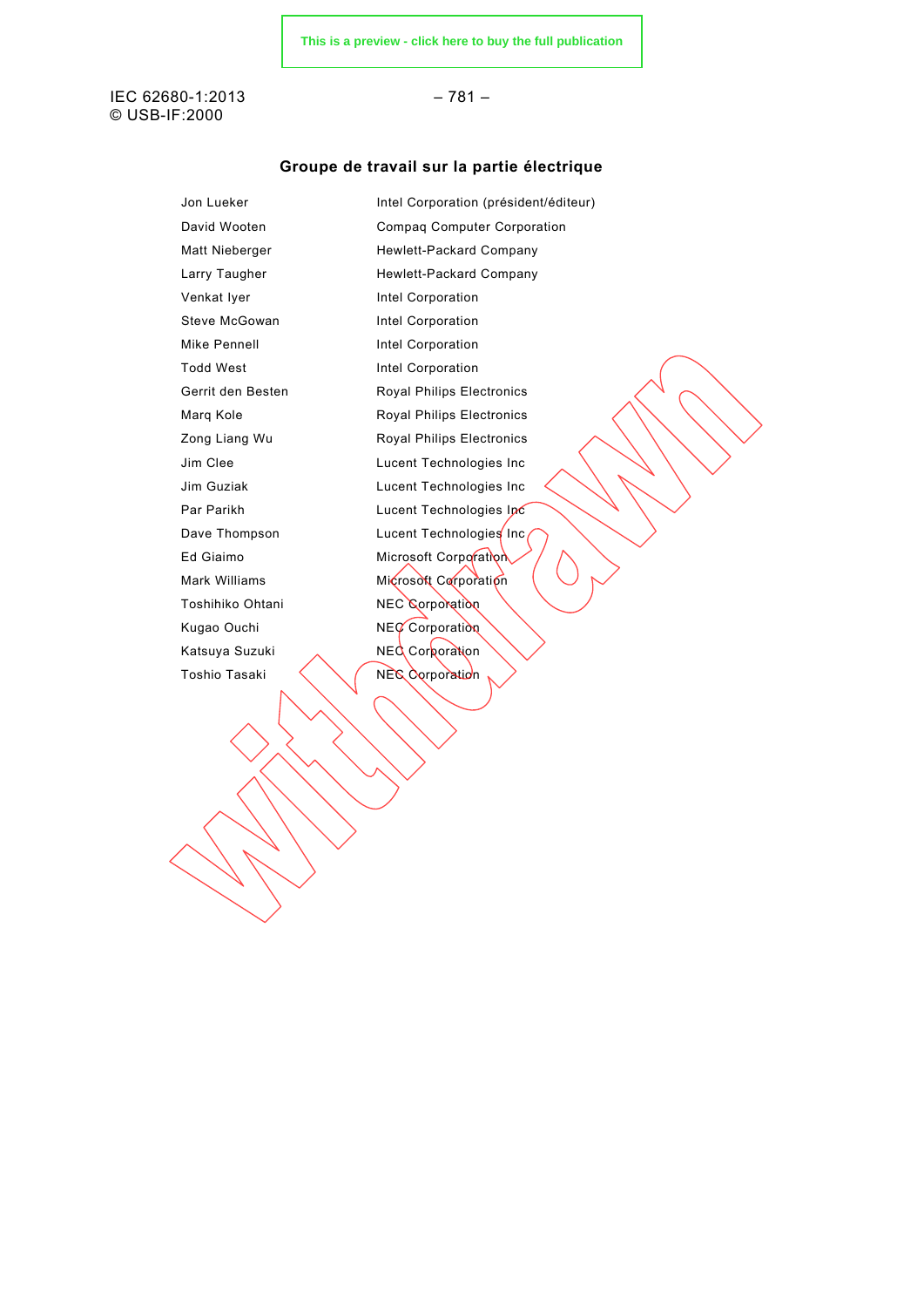$-782 - 12013$  $© IISB-IF:2000$ 

#### **1 Chapitre 1 Introduction**

#### **1.1 Motivation**

La motivation première du bus universel en série (USB) provient de trois considérations corrélées:

Connexion du PC au téléphone

Il est tout à fait clair que la fusion du calcul informatisé et de la communication représente la base de la génération suivante d'applications de productivité. Le déplacement des types de données orientés machine et humain d'un emplacement ou d'un environnement à un autre dépend d'une connectivité omniprésente et bon marché. Malheureusement, les domaines du calcul informatisé et de la communication ont évolué de manière indépendante. L'USB fournit un lien omniprésent qui peut être utilisé pour de nombreuses interconnexions ordinateur avec téléphone.

• Facilité d'utilisation

Le manque de flexibilité de la reconfiguration de l'ordinateur est reconnu comme étant le talon d'Achille pour son déploiement futur. La combinaison des interfaces graphiques conviviales et des mécanismes matériels et logiciels associés à la nouvelle génération d'architectures de bus ont rendu les ordinateurs moins conflictuels et plus faciles à reconfigurer. Cependant, du point de vue de l'utilisateur final, les interfaces  $E/S$  des ordinateurs, tels que les ports série/parallèles, les interfaces de clayièr/souris/joystick/etc., ne disposent pas des attributs du Plug and Play.

Extension des ports

L'ajout de périphériques externes est toujours restreint par la disponibilité des ports. L'absence d'un bus périphérique bidirectionnel, de faible coût et de faible à moyenne vitesse a freiné la prolifération créative de périphéríques tels que les adaptateurs de téléphone/télécopie/modem, les répondeurs téléphoniques, les numériseurs, les assistants numériques personnels, les claviers, les souris, etc. Les interconnexions existantes sont optimisées pour un ou deux produits ponctuels. Pour chaque nouvelle fonction ou fonctionnalité ajoutée à l'ordinateur, une nouvelle interface a été définie pour répondre à ce besoin.

La motivation la plus récente pour la norme USB 2.0 découle du fait que les ordinateurs ont des performances de plus en plus élevées et peuvent traiter de larges quantités de données. Parallèlement, les périphériques des ordinateurs ont apporté plus de performance et de fonctionnalité. Les applications destinées aux utilisateurs, telles que l'imagerie numérique, demandent une connexion à hautes performances entre l'ordinateur et ces périphériques de plus en plus sophistiqués. La norme USB 2.0 répond à ce besoin en ajoutant un troisième débit de transfert de 480 Mo/s à ceux de 12 Mo/s et 1,5 Mo/s définis à l'origine pour l'USB. La norme USB 2.0 est une évolution naturelle de l'USB qui fournit l'augmentation de bande passante souhaitée tout en préservant les motivations d'origine de l'USB et en maintenant la pleine compatibilité avec les périphériques existants.

Par conséquent, l'USB reste la réponse à la connectivité de l'architecture des ordinateurs. Il est rapide, bidirectionnel, isochrone, faible coût, avec une interface série dynamiquement raccordable qui est cohérente avec les exigences de la plateforme PC d'aujourd'hui et de demain.